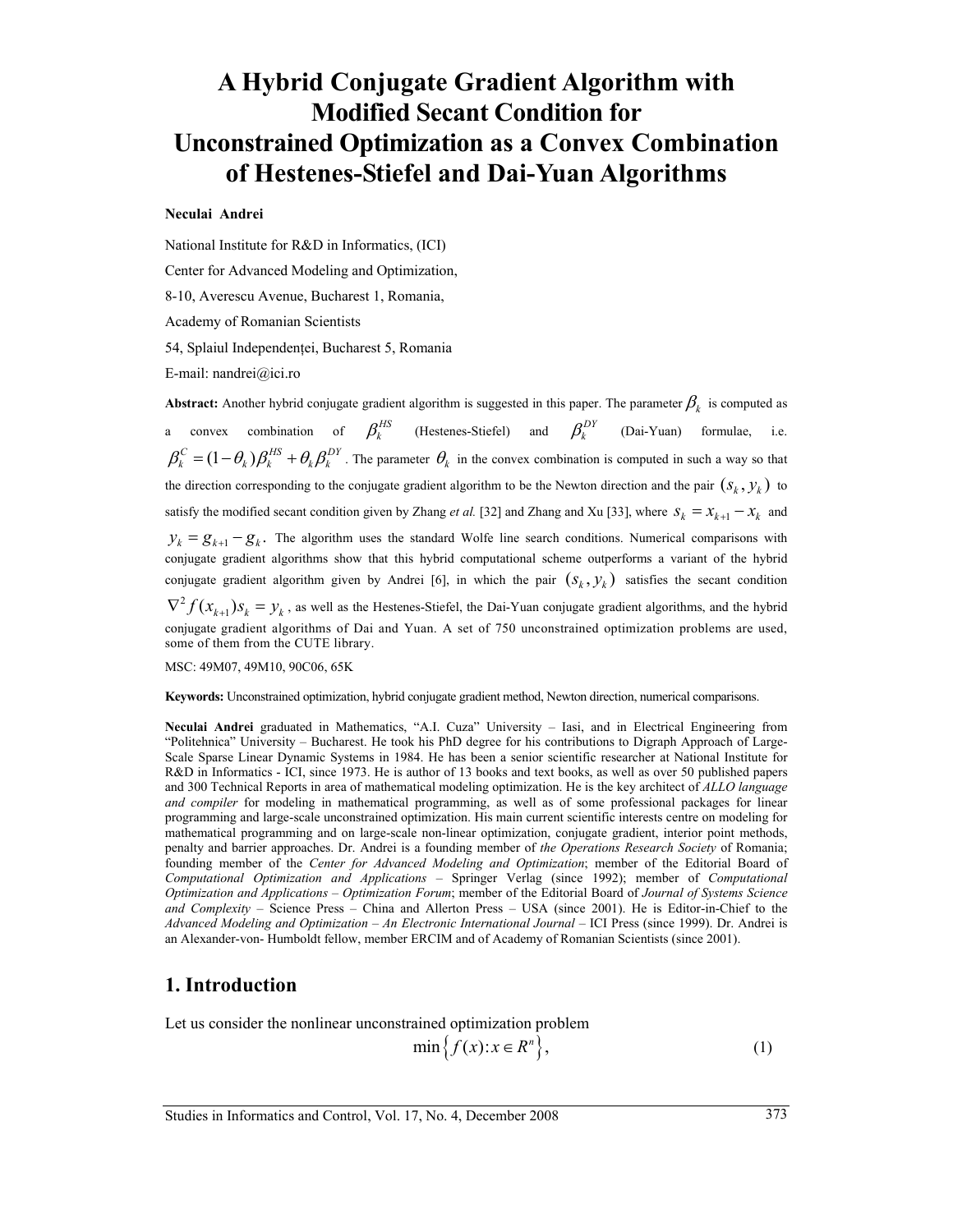where  $f : R^n \to R$  is a continuously differentiable function, bounded from below. As we know, for solving this problem starting from an initial guess  $x_0 \in R^n$  a nonlinear conjugate gradient method generates a sequence  $\{x_k\}$  as

$$
x_{k+1} = x_k + \alpha_k d_k, \qquad (2)
$$

where  $\alpha_k > 0$  is obtained by line search and the directions  $d_k$  are generated as

$$
d_{k+1} = -g_{k+1} + \beta_k d_k, \quad d_0 = -g_0.
$$
 (3)

In (3)  $\beta_k$  is known as the conjugate gradient parameter,  $s_k = x_{k+1} - x_k$  and  $g_k = \nabla f(x_k)$ . Consider || the Euclidean norm and define  $y_k = g_{k+1} - g_k$ . The line search in the conjugate gradient algorithms is often based on the standard Wolfe conditions:

$$
f(x_k + \alpha_k d_k) - f(x_k) \leq \rho \alpha_k g_k^T d_k, \qquad (4)
$$

$$
g(x_k + \alpha_k d_k)^T d_k \ge \sigma g_k^T d_k, \qquad (5)
$$

where  $d_k$  is a descent direction and  $0 < \rho \le \sigma < 1$ . Different conjugate gradient algorithms correspond to different choices for the scalar parameter  $\beta_k$ . The methods of Fletcher and Reeves (FR) [19], of Dai and Yuan (DY) [13] and the Conjugate Descent (CD) proposed by Fletcher [18]:

$$
\beta_k^{FR} = \frac{g_{k+1}^T g_{k+1}}{g_k^T g_k}, \quad \beta_k^{DY} = \frac{g_{k+1}^T g_{k+1}}{y_k^T s_k}, \quad \beta_k^{CD} = \frac{g_{k+1}^T g_{k+1}}{-g_k^T s_k}
$$

have strong convergence properties, but they may have modest practical performance due to jamming. On the other hand, the methods of Polak – Ribière [27] and Polyak (PRP) [28], of Hestenes and Stiefel (HS) [23] or of Liu and Storey (LS) [25]:

$$
\beta_k^{PRP} = \frac{g_{k+1}^T y_k}{g_k^T g_k}, \quad \beta_k^{HS} = \frac{g_{k+1}^T y_k}{y_k^T s_k}, \quad \beta_k^{LS} = \frac{g_{k+1}^T y_k}{-g_k^T s_k}
$$

may not always be convergent, but they often have better computational performances.

In this paper we focus on hybrid conjugate gradient methods. These algorithms have been devised to use the attractive features of the above conjugate gradient algorithms. They are defined by (2) and (3) where the parameter  $\beta_k$  is computed as projections or as convex combinations of different conjugate gradient algorithms, as in Table 1.

**Table 1.** Hybrid conjugate gradient algorithms.

| Nr.              | Formula                                                                                                                                     | <b>Author(s)</b>                      |
|------------------|---------------------------------------------------------------------------------------------------------------------------------------------|---------------------------------------|
|                  | 1. $\beta_k^{hDY} = max \left\{ c\beta_k^{DY}, min \left\{ \beta_k^{HS}, \beta_k^{DY} \right\} \right\},$                                   | Hybrid Dai-Yuan<br>$[14]$ (hDY)       |
|                  | $c = (1 - \sigma)/(1 + \sigma)$                                                                                                             |                                       |
| 2.               | $\beta_k^{hDYz} = max\left\{0, min\left\{\beta_k^{HS}, \beta_k^{DY}\right\}\right\}$                                                        | Hybrid Dai-Yuan<br>zero $[14]$ (hDYz) |
| 3.               | $\beta_k^{GN} = max \{-\beta_k^{FR}, min\{\beta_k^{PRP}, \beta_k^{FR}\}\}$                                                                  | Gilbert and Nocedal<br>[20] (GN)      |
| $\overline{4}$ . | $\beta_k^{HuS} = max \left\{ 0, min \left\{ \beta_k^{PRP}, \beta_k^{FR} \right\} \right\}$                                                  | Hu and Storey [24]<br>(HuS)           |
|                  | 5. $\beta_k^{T a S} = \begin{cases} \beta_k^{PRP} & 0 \leq \beta_k^{PRP} \leq \beta_k^{FR}, \\ \beta_k^{FR} & \text{otherwise} \end{cases}$ | Touati-Ahmed and<br>Storey [31] (TaS) |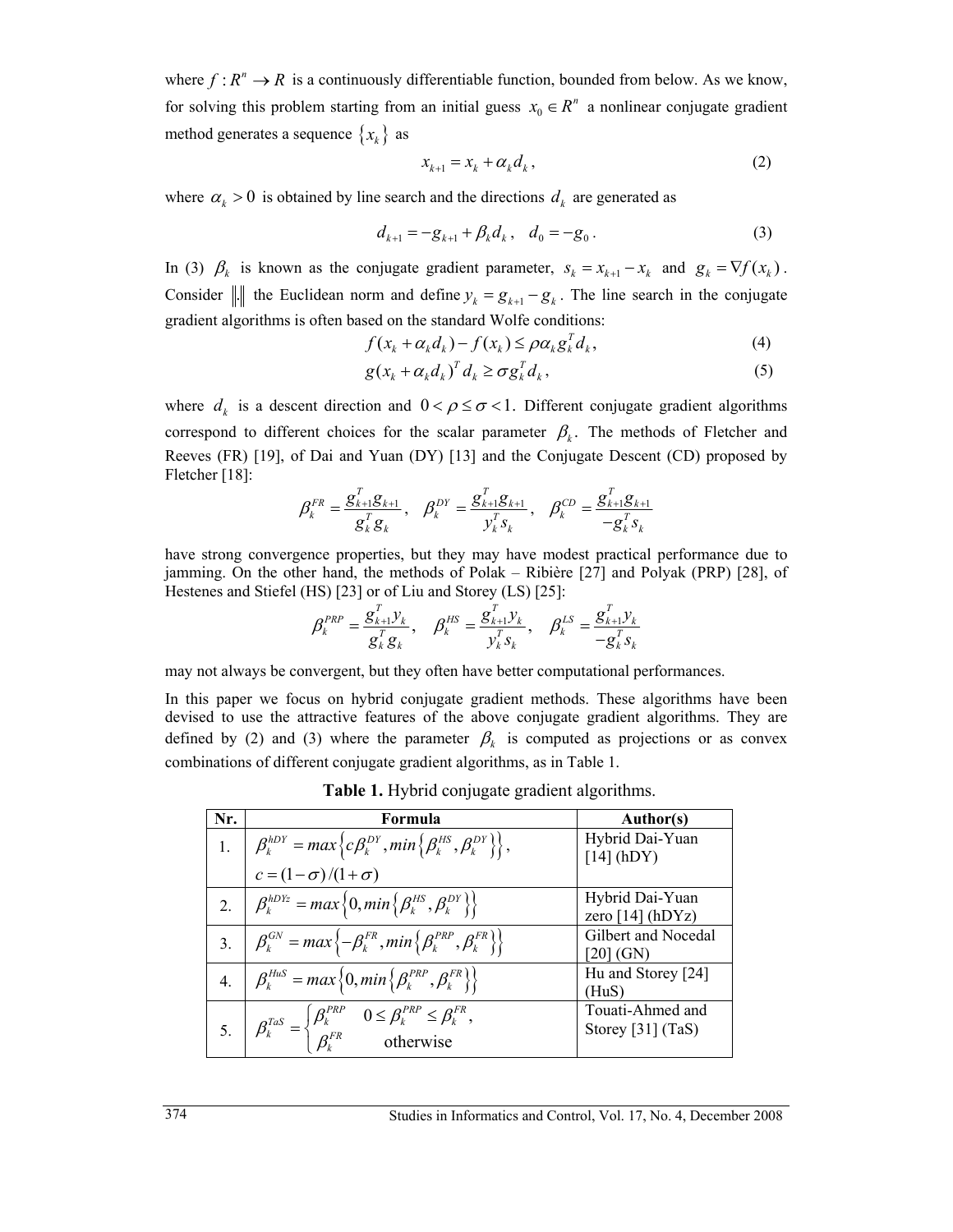|    | 6. $\beta_k^{LS-CD} = max \left\{ 0, min \left\{ \beta_k^{LS}, \beta_k^{CD} \right\} \right\}$                                                                                                                                                                                                                                                | Hybrid Liu-Storey,<br>Conjugate-Descent<br>$(LS-CD)$ |
|----|-----------------------------------------------------------------------------------------------------------------------------------------------------------------------------------------------------------------------------------------------------------------------------------------------------------------------------------------------|------------------------------------------------------|
| 7. | $\beta_k^C = (1-\theta_k)\beta_k^{HS} + \theta_k\beta_k^{DY}, \quad 0 < \theta_k < 1,$                                                                                                                                                                                                                                                        | Andrei [6]<br>Newton direction.                      |
|    | $\theta_k = -\frac{s_k^T g_{k+1}}{g_k^T g_{k+1}}$                                                                                                                                                                                                                                                                                             | Secant condition.                                    |
| 8. | $\beta_{\iota}^{AC} = (1 - \theta_{\iota})\beta_{\iota}^{PRP} + \theta_{\iota}\beta_{\iota}^{DY}, \ \ 0 < \theta_{\iota} < 1,$                                                                                                                                                                                                                | Andrei [7]                                           |
|    | $\theta_k = \frac{(y_k^T g_{k+1})(y_k^T s_k) - (y_k^T g_{k+1})(g_k^T g_k)}{(y_k^T g_{k+1})(y_k^T s_k) - (g_{k+1}^T g_{k+1})(g_k^T g_k)}.$                                                                                                                                                                                                     | Conjugacy condition                                  |
| 9. | $\beta_{\iota}^{AN} = (1-\theta_{\iota})\beta_{\iota}^{PRP} + \theta_{\iota}\beta_{\iota}^{DY}, \quad 0 < \theta_{\iota} < 1,$                                                                                                                                                                                                                | Andrei [8]<br>Newton direction                       |
|    | $\theta_k = \frac{(\boldsymbol{y}_k^T\boldsymbol{g}_{k+1} - \boldsymbol{s}_k^T\boldsymbol{g}_{k+1})\ \boldsymbol{g}_k\ ^2 - (\boldsymbol{g}_{k+1}^T\boldsymbol{y}_k)(\boldsymbol{y}_k^T\boldsymbol{s}_k)}{\ \boldsymbol{g}_{k+1}\ ^2 \ \boldsymbol{g}_k\ ^2 - (\boldsymbol{g}_{k+1}^T\boldsymbol{y}_k)(\boldsymbol{y}_k^T\boldsymbol{s}_k)}.$ |                                                      |

The hybrid computational schemes perform better than the classical conjugate gradient algorithms [5]. In [6] we presented another hybrid conjugate gradient algorithm as a convex combination of the Hestenes-Stiefel and the Dai-Yuan algorithms, where the parameter in convex combination is computed in such a way so that the direction corresponding to the conjugate gradient algorithm to be the Newton direction and the pair  $(s_k, y_k)$  to satisfy the secant condition. Numerical experiments with this computational scheme proved to outperform the Hestenes-Stiefel and the Dai-Yuan conjugate gradient algorithms, as well as some other hybrid conjugate gradient algorithms [6]. In this paper, motivated by a result given by Zhang, Deng and Chen [32] and Zhang and Xu [33] concerning a better approximation of  $s_k^T \nabla^2 f(x_{k+1}) s_k$  using the modified secant condition, we present another variant of the hybrid conjugate gradient algorithm for unconstrained optimization which performs much better and it is more robust than the variant using the secant condition.

The structure of the paper is as follows. Section 2 introduces our hybrid conjugate gradient algorithm, HYBRIDM as a convex combination of HS and DY algorithms with modified secant condition. Section 3 presents the algorithm and in section 4 its convergence analysis both for uniformly convex functions and general functions is shown. In section 5 some numerical experiments and performance profiles of Dolan-Moré [17] corresponding to this new hybrid conjugate gradient algorithm are given. The performance profiles correspond to a set of 750 unconstrained optimization problems in the CUTE test problem library [10] as well as some other ones presented in [1]. It is shown that this hybrid conjugate gradient algorithm outperforms the classical HS and DY conjugate gradient algorithms and also the hybrid variants hDY and hDYz.

## **2. A Hybrid Conjugate Gradient Algorithm as a Convex Combination of HS and DY Algorithms with Modified Secant Condition**

Our algorithm generates the iterates  $x_0, x_1, x_2, \ldots$  computed by means of the recurrence (2), where the stepsize  $\alpha_k > 0$  is determined according to the Wolfe line search conditions (4) and (5), and the directions  $d_k$  are generated by the rule:

$$
d_{k+1} = -g_{k+1} + \beta_k^C s_k, \ d_0 = -g_0, \tag{6}
$$

where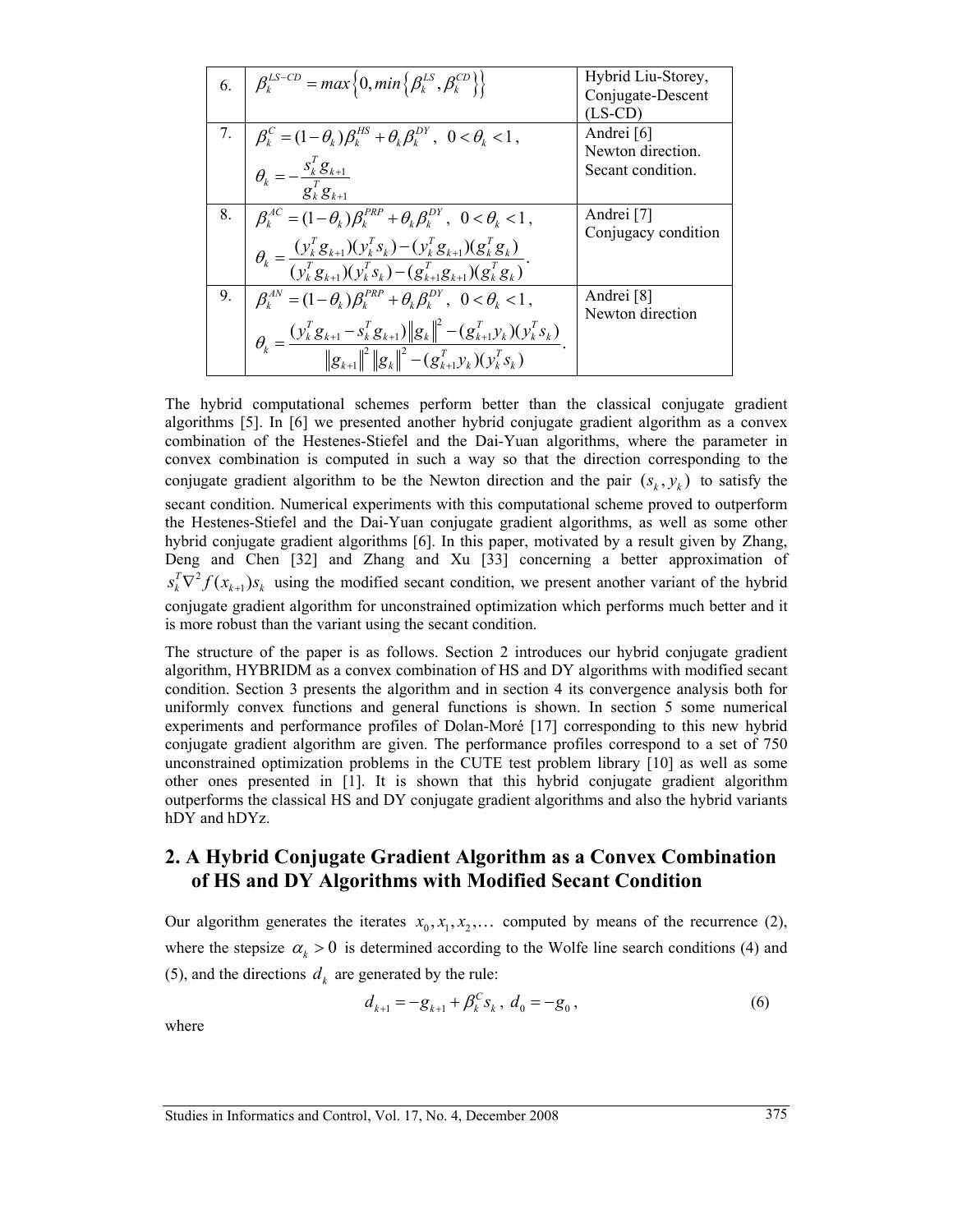$$
\beta_k^C = (1 - \theta_k) \beta_k^{HS} + \theta_k \beta_k^{DY} = (1 - \theta_k) \frac{\mathcal{S}_{k+1}^T \mathcal{Y}_k}{\mathcal{Y}_k^T \mathcal{S}_k} + \theta_k \frac{\mathcal{S}_{k+1}^T \mathcal{S}_{k+1}}{\mathcal{Y}_k^T \mathcal{S}_k}
$$
(7)

and  $\theta_k$  is a scalar parameter satisfying  $0 \le \theta_k \le 1$  which is to be determined. Observe that if  $\theta_k = 0$ , then  $\beta_k^C = \beta_k^{HS}$ , and if  $\theta_k = 1$ , then  $\beta_k^C = \beta_k^{DY}$ . On the other hand, if  $0 < \theta_k < 1$ , then  $\beta_k^C$  is a convex combination of  $\beta_k^{HS}$  and  $\beta_k^{DY}$ .

The HS method has the property that the conjugacy condition  $y_k^T d_{k+1} = 0$  always holds, independent of the line search. With an exact line search,  $\beta_k^{HS} = \beta_k^{PRP}$ . Therefore, the convergence properties of the HS methods are similar to the convergence properties of the PRP method. As a consequence, by Powell's example [29], the HS method with an exact line search may not converge for general nonlinear functions. The HS method has a built-in restart feature that addresses directly to the jamming phenomenon. Indeed, when the step  $x_{k+1} - x_k$  is small, then the factor  $y_k = g_{k+1} - g_k$  in the numerator of  $\beta_k^{HS}$  tends to zero. Hence,  $\beta_k^{HS}$  becomes small and the new direction  $d_{k+1}$  is essentially the steepest descent direction  $-g_{k+1}$ . The performance of HS method is better than the performance of DY [5, 22].

On the other hand, the DY method always generates descent directions, and in [11] Dai established a remarkable property for the DY conjugate gradient algorithm, relating the descent directions to the sufficient descent condition. It is shown that if there exist constants  $\gamma_1$  and  $\gamma_2$ such that  $\gamma_1 \leq ||g_k|| \leq \gamma_2$  for all *k*, then for any  $p \in (0,1)$ , there exists a constant  $c > 0$  such that the sufficient descent condition  $g_i^T d_i \leq -c ||g_i||^2$  holds for at least  $\lfloor pk \rfloor$  indices  $i \in [0, k]$ , where  $\lfloor j \rfloor$  denotes the largest integer  $\leq j$ .

Therefore, we combine these two methods in a convex combination manner in order to have a good algorithm for unconstrained optimization. From (6) and (7) it is obvious that

$$
d_{k+1} = -g_{k+1} + (1 - \theta_k) \frac{y_k^T g_{k+1}}{y_k^T s_k} s_k + \theta_k \frac{g_{k+1}^T g_{k+1}}{y_k^T s_k} s_k.
$$
 (8)

Our motivation is to choose the parameter  $\theta_k$  in such a way so that the direction  $d_{k+1}$  given by (8) to be the Newton direction. This is motivated by the fact that when the initial point  $x_0$  is near the solution of (1) and the Hessian is a nonsingular matrix then the Newton direction is the best line search direction. Therefore, from the equality

$$
-\nabla^2 f(x_{k+1})^{-1} g_{k+1} = -g_{k+1} + (1-\theta_k) \frac{y_k^T g_{k+1}}{y_k^T s_k} s_k + \theta_k \frac{g_{k+1}^T g_{k+1}}{y_k^T s_k} s_k,
$$

after some algebra we get:

$$
\theta_{k} = \frac{s_{k}^{T} \nabla^{2} f(x_{k+1}) g_{k+1} - s_{k}^{T} g_{k+1} - \frac{y_{k}^{T} g_{k+1}}{y_{k}^{T} s_{k}} s_{k}^{T} \nabla^{2} f(x_{k+1}) s_{k}}{\left[\frac{g_{k+1}^{T} g_{k+1}}{y_{k}^{T} s_{k}} - \frac{y_{k}^{T} g_{k+1}}{y_{k}^{T} s_{k}}\right] s_{k}^{T} \nabla^{2} f(x_{k+1}) s_{k}}.
$$
\n(9)

However, in this formula the salient point is the presence of the Hessian. One of the first conjugate gradient algorithm using the Hessian in the formula for  $\beta_k$  was given by Daniel [16] as  $\beta_k = (g_{k+1}^T \nabla^2 f(x_k) d_k) / (d_k^T \nabla^2 f(x_k) d_k)$ . For large-scale problems, choices for the update parameter  $\beta_k$  that do not require the evaluation of the Hessian matrix are often preferred in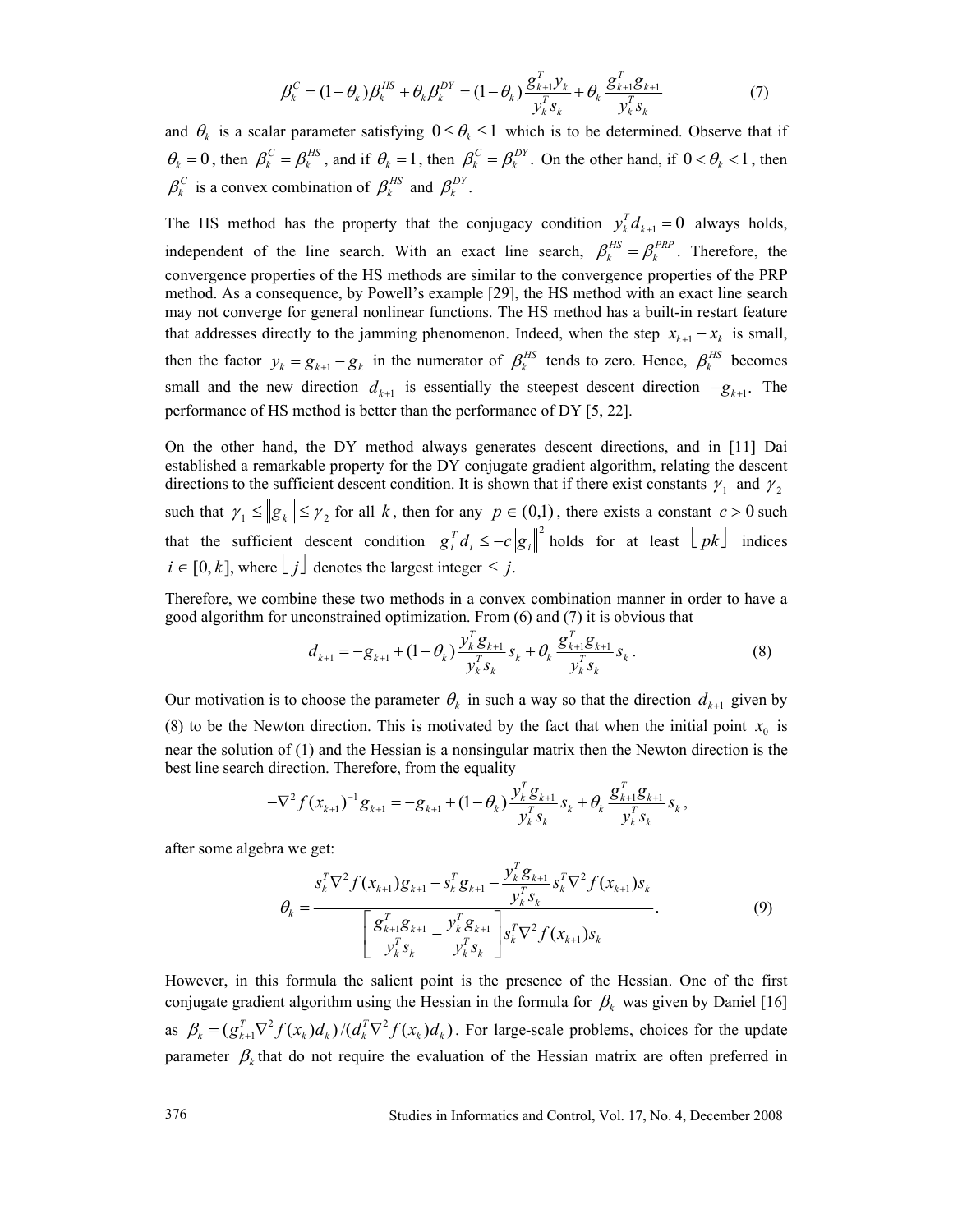practice to the methods that require the Hessian at each iteration.

As we know, for quasi-Newton methods an approximation matrix  $B_k$  to the Hessian  $\nabla^2 f(x_k)$ is used and updated so that the new matrix  $B_{k+1}$  satisfies the secant condition  $B_{k+1}S_k = y_k$ . Therefore, in order to have an algorithm for solving large-scale problems in [6] it is assumed that the pair  $(s_k, y_k)$  satisfies the secant condition. This leads us to a hybrid conjugate gradient algorithm (called HYBRID in [6]), where:

$$
\theta_k = -\frac{s_k^T g_{k+1}}{g_k^T g_{k+1}}.\tag{10}
$$

Observe that the secant condition does not hold exactly in non-quadratic problems. However, Zhang, Deng and Chen [32] proved that if  $||s_k||$  is sufficiently small, then  $s_k^T \nabla^2 f(x_{k+1}) s_k - s_k^T y_k = O(\left\| s_k \right\|^3)$ . Therefore, the direction (8) and (10), where  $0 < \theta_k < 1$ , is an approximation of the Newton direction. Now, if  $0 < \theta_k < 1$ , then the direction given by (8) and (10) can be expressed as:

$$
d_{k+1} = -Q_{k+1}g_{k+1},\tag{11}
$$

where

$$
Q_{k+1} = I - \frac{s_k y_k^T}{y_k^T s_k} + \frac{s_k s_k^T}{y_k^T s_k}.
$$
 (12)

is a rank two approximation to the inverse of the Hessian. It is worth saying that the matrix  $Q_{k+1}$ in (12) was first proposed by Perry [26]. He arrived to this matrix by adding a correction term to the matrix modifying  $g_{k+1}$  in the direction corresponding to the HS method. A major difficulty with this approach is that the matrix  $Q_{k+1}$  defined by (12) is not symmetric and hence not positive definite. Thus the corresponding directions are not necessarily descent and numerical instability can result. This is the price we must pay for using the secant equation in (9) to get (10). With exact line searches  $(s_k^T g_{k+1} = 0)$ ,  $d_{k+1} = -Q_{k+1} g_{k+1}$  reduces to the Hestenes and Stiefel method.

Further, Zhang, Deng and Chen [32] and Zhang and Xu [33] expanded the secant condition and obtained a class of modified secant condition with a vector parameter which uses both the gradients and the function values in two successive points as:

$$
B_{k+1}S_k = \hat{\mathcal{Y}}_k, \quad \hat{\mathcal{Y}}_k = \mathcal{Y}_k + \frac{\eta_k}{s_k^T u_k} u_k, \tag{13}
$$

where  $\eta_k = 6(f_k - f_{k+1}) + 3(g_k + g_{k+1})^T s_k$  and  $u_k \in \mathbb{R}^n$  is any vector such that  $s_k^T u_k \neq 0$ . Obviously, from (13) we get

$$
s_k^T B_{k+1} s_k = s_k^T y_k + \eta_k. \tag{14}
$$

Zhang, Deng and Chen [32] proved that if  $||s_k||$  is sufficiently small, then for any vector  $u_k$  with  $s_k^T u_k \neq 0$ ,  $s_k^T \nabla^2 f(x_{k+1}) s_k - s_k^T \hat{y}_k = O(||s_k||^4)$  holds. Therefore, the quantity  $s_k^T \hat{y}_k$  given by the modified secant condition (13) approximates the second-order curvature  $s_k^T \nabla^2 f(x_{k+1}) s_k$  with a higher precision than the quantity  $s_k^T y_k$  does. This is a very good motivation to use it in (9). For this purpose, in order to unify both approaches, we consider a slight modification of the modified secant condition (13) as  $B_{k+1} s_k = z_k$ , where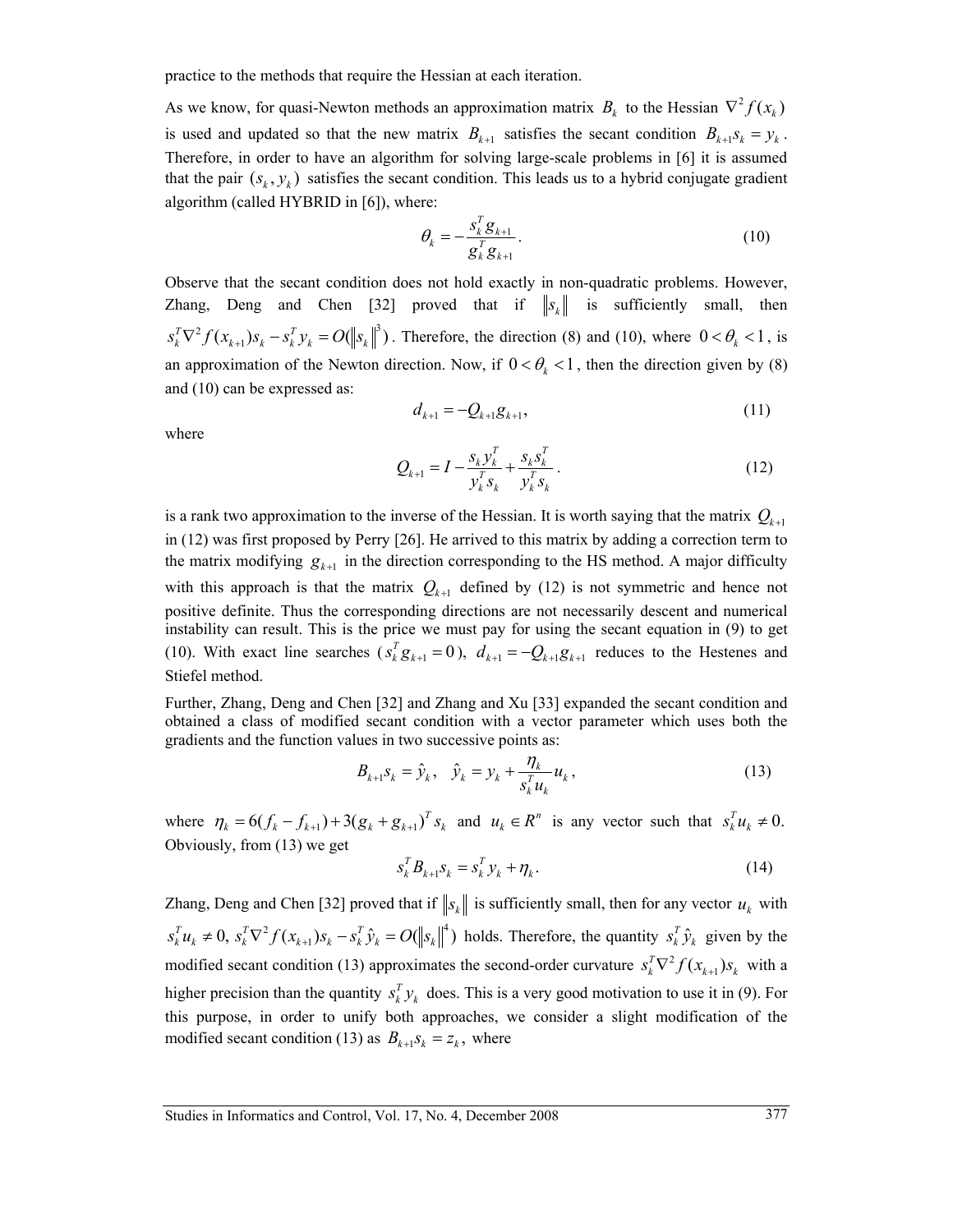$$
z_k = y_k + \frac{\delta \eta_k}{s_k^T u_k} u_k
$$

and  $\delta \ge 0$  is a scalar parameter. With  $u_k = s_k$  this leads us to another hybrid conjugate gradient algorithm  $(2)$ ,  $(6)$  and  $(7)$ , where

$$
\theta_k = \frac{\left(\frac{\delta \eta_k}{s_k^T s_k} - 1\right) s_k^T g_{k+1} - \frac{\mathcal{Y}_k^T g_{k+1}}{\mathcal{Y}_k^T s_k} \delta \eta_k}{g_k^T g_{k+1} + \frac{g_k^T g_{k+1}}{\mathcal{Y}_k^T s_k} \delta \eta_k}.
$$
\n(15)

Therefore, the direction (8) and (15), where  $0 < \theta_k < 1$ , is a better approximation of the Newton direction than that given by using (10) in (9). As above, observe that if  $0 < \theta_k < 1$ , then our direction can be expressed as:

$$
d_{k+1} = -Q_{k+1}g_{k+1},\tag{16}
$$

where

$$
\overline{Q}_{k+1} = I - \frac{s_k y_k^T}{y_k^T s_k + \delta \eta_k} + \left(1 - \frac{\delta \eta_k}{s_k^T s_k}\right) \frac{s_k s_k^T}{y_k^T s_k + \delta \eta_k}
$$
(17)

is again another rank two approximation to the inverse of the Hessian. Since the matrix  $\overline{Q}_{k+1}$ defined by (17) is not symmetric and hence not positive definite, the corresponding directions are not necessarily descent and numerical instability can result. Observe that for  $\delta = 0$ ,  $\overline{Q}_{k+1} = Q_{k+1}$ . With exact line searches ( $s_k^T g_{k+1} = 0$ ), the direction  $d_{k+1}$  reduces to

$$
d_{k+1} = -g_{k+1} + \frac{y_k^T g_{k+1}}{y_k^T s_k} \left(1 - \frac{\delta \eta_k}{y_k^T s_k + \delta \eta_k}\right) s_k
$$

which is a modification of the Hestenes and Stiefel method. Besides, if  $\delta = 0$ , then we get exactly the Hestenes and Stiefel method.

The parameter  $\theta_k$  given by (15) can be outside the interval [0,1]. However, in order to have a real convex combination in (7) the following rule is considered: if  $\theta_k \le 0$ , then set  $\theta_k = 0$  in (7), i.e.  $\beta_k^C = \beta_k^{HS}$ ; if  $\theta_k \ge 1$ , then take  $\theta_k = 1$  in (7), i.e.  $\beta_k^C = \beta_k^{DY}$ . Therefore, under this rule for  $\theta_k$  selection, the direction  $d_{k+1}$  in (8) combines the HS and DY algorithms in a convex way. With these the following algorithm can be presented.

#### **3. The HYBRIDM Algorithm**

*Step 1. Initialization.* Select  $x_0 \in R^n$ ,  $\delta \ge 0$  and the parameters  $0 < \rho \le \sigma < 1$ . Compute  $f(x_0)$  and  $g_0$ . Consider  $d_0 = -g_0$  and set  $\alpha_0 = 1/||g_0||$ .

*Step 2. Test for continuation of iterations. If*  $||g_k||_{\infty} \le 10^{-6}$ *, then stop.* 

*Step 3. Line search.* Compute  $\alpha_k > 0$  satisfying the Wolfe line search conditions (4) and (5) and update the variables  $x_{k+1} = x_k + \alpha_k d_k$ . Compute  $f(x_{k+1})$ ,  $g_{k+1}$  and  $s_k = x_{k+1} - x_k$ ,  $y_k = g_{k+1} - g_k$ .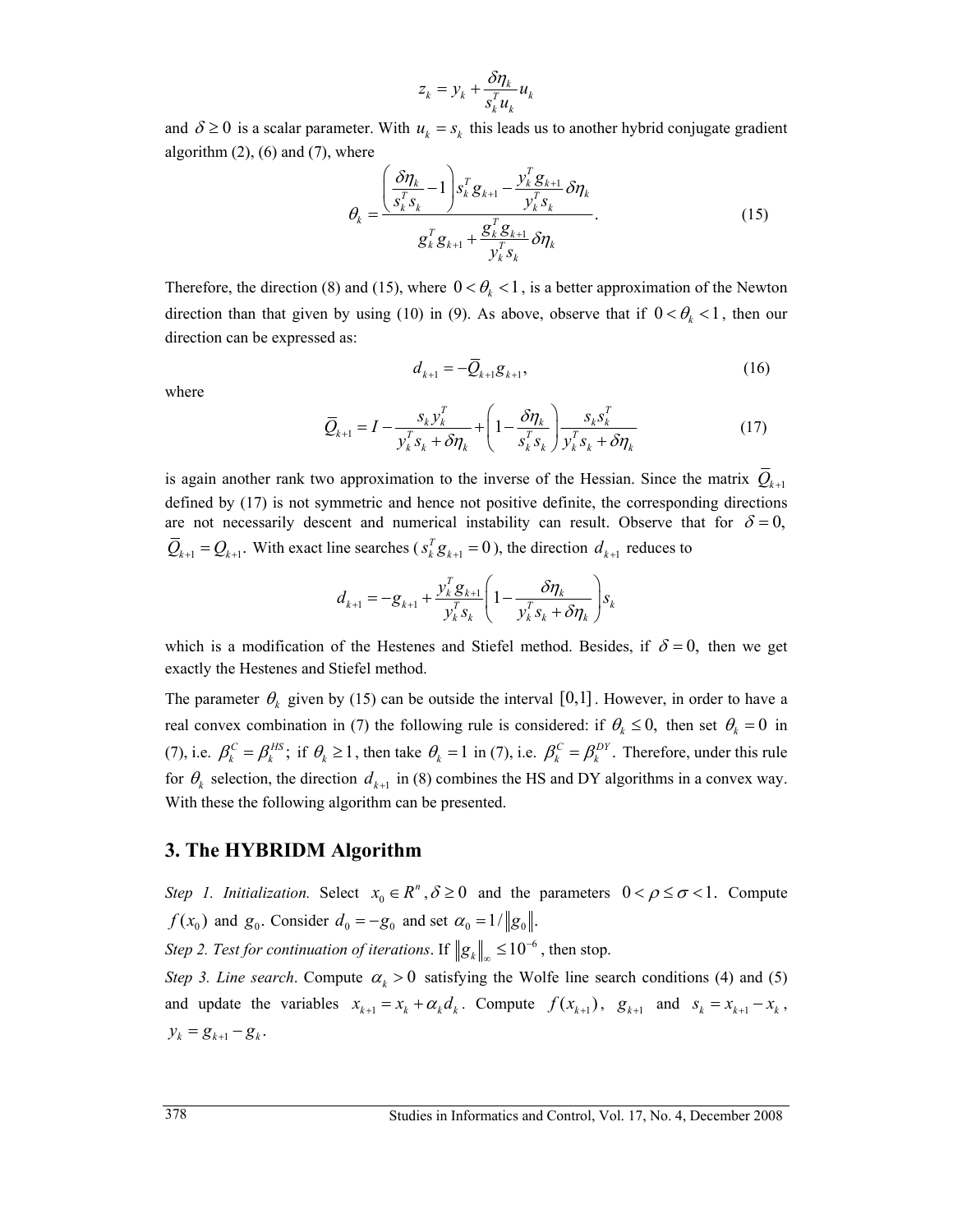*Step 4.*  $\theta_k$  parameter computation. If  $g_k^T g_{k+1} + \frac{\delta_k \delta_{k+1}}{\delta} \delta \eta_k = 0$  $\frac{d}{d}$ **z**<sub>*K*</sub>  $\frac{d}{dt}$  **F**<sub>*X*</sub>  $\frac{d}{dt}$  *F*<sub>*X*</sub> *F*<sub>*X*</sub> *f*<sub>*X*</sub> *f*<sub>*X*</sub> *f*<sub>*X*</sub> *f*<sub>*X*</sub> *f*<sub>*X*</sub> *f*<sub>*X*</sub> *f*<sub>*X*</sub> *f*<sub>*X*</sub> *f*<sub>*X*</sub> *f*<sub>*X*</sub> *f*<sub>*X*</sub> *f*<sub>*X*</sub> *f*<sub>*X*</sub> *f*<sub>*X*</sub> *f*<sub>*X*</sub> *f*<sub>*X*</sub> *f*<sub>*X*</sub> *f*  $g_k^T g_{k+1} + \frac{g_k^T g}{r}$  $y_k^Ts$  $\lambda_{+1} + \frac{\delta_k \delta_{k+1}}{\sigma_k} \delta \eta_k = 0$ , then set  $\theta_k = 0$ , otherwise

compute  $\theta_k$  as in (15).

*Step 5.*  $\beta_k^C$  *conjugate gradient parameter computation.* If  $0 < \theta_k < 1$ , then compute  $\beta_k^C$  as in (7). If  $\theta_k \ge 1$ , then set  $\beta_k^C = \beta_k^{DY}$ . If  $\theta_k \le 0$ , then set  $\beta_k^C = \beta_k^{HS}$ .

*Step 6. Direction computation.* Compute  $d = -g_{k+1} + \beta_k^C s_k$ . If the restart criterion of Powell

$$
\left| \mathbf{g}_{k+1}^T \mathbf{g}_k \right| \ge 0.2 \left\| \mathbf{g}_{k+1} \right\|^2 \tag{18}
$$

is satisfied, then restart, i.e. set  $d_{k+1} = -g_{k+1}$  otherwise define  $d_{k+1} = d$ . Compute the initial guess  $\alpha_k = \alpha_{k-1} ||d_{k-1}|| / ||d_k||$ , set  $k = k+1$  and continue with step 2.

Observe that for  $\delta = 0$  we get the HYBRID algorithm [6]. It is well known that if f is bounded along the direction  $d_k$  then there exists a stepsize  $\alpha_k$  satisfying the Wolfe line search conditions (4) and (5). In our algorithm, when the Powell restart condition is satisfied, then we restart the algorithm with the negative gradient  $-g_{k+1}$ . Under reasonable assumptions, conditions (4), (5) and (18) are sufficient to prove the global convergence of the algorithm.

The first trial of the steplength crucially affects the practical behavior of the algorithm. At every iteration  $k \ge 1$  the starting guess for the steplength  $\alpha_k$  in the line search is computed as  $\alpha_{k-1} ||d_{k-1}||$ ,  $||d_k||$ . This selection was used for the first time by Shanno and Phua in CONMIN [30]. It was also considered in the packages: SCG by Birgin and Martínez [9] and in SCALCG by Andrei [2,3,4].

#### **4. Convergence Analysis**

The global convergence properties of the nonlinear conjugate gradient methods with modified secant condition have been given by Yabe and Takano [34]. In the following we consider that  $g_k \neq 0$  for all  $k \geq 1$ . Assume that:

- *(i) The level set*  $S = \{x \in \mathbb{R}^n : f(x) \le f(x_0)\}$  *is bounded, i.e. there is a constant D such that*  $||x|| \le D$  *for all*  $x \in S$ .
- *(ii) In a neighborhood N of S , the function f is continuously differentiable and its gradient is Lipschitz continuous, i.e. there exists a constant L* > 0 *such that*   $\|\nabla f(x) - \nabla f(y)\| \le L \|x - y\|$ , for all  $x, y \in N$ .

Under these assumptions on *f* there exists a constant  $\Gamma \ge 0$  such that  $\|\nabla f(x)\| \le \Gamma$  for all  $x \in S$ . In order to prove the global convergence, we assume that the step size  $\alpha_k$  in (2) is obtained by the strong Wolfe line search, that is,

$$
f(x_k + \alpha_k d_k) - f(x_k) \leq \rho \alpha_k g_k^T d_k, \qquad (19)
$$

$$
\left| \mathbf{g}_{k+1}^T \mathbf{d}_k \right| \leq \sigma \mathbf{g}_k^T \mathbf{d}_k. \tag{20}
$$

where  $\rho$  and  $\sigma$  are positive constants such that  $0 < \rho \le \sigma < 1$ .

Dai *et al.* [15] proved that for any conjugate gradient method with strong Wolfe line search the following general result holds:

**Lemma 1**. *Suppose that the assumptions (i) and (ii) hold and consider any conjugate gradient*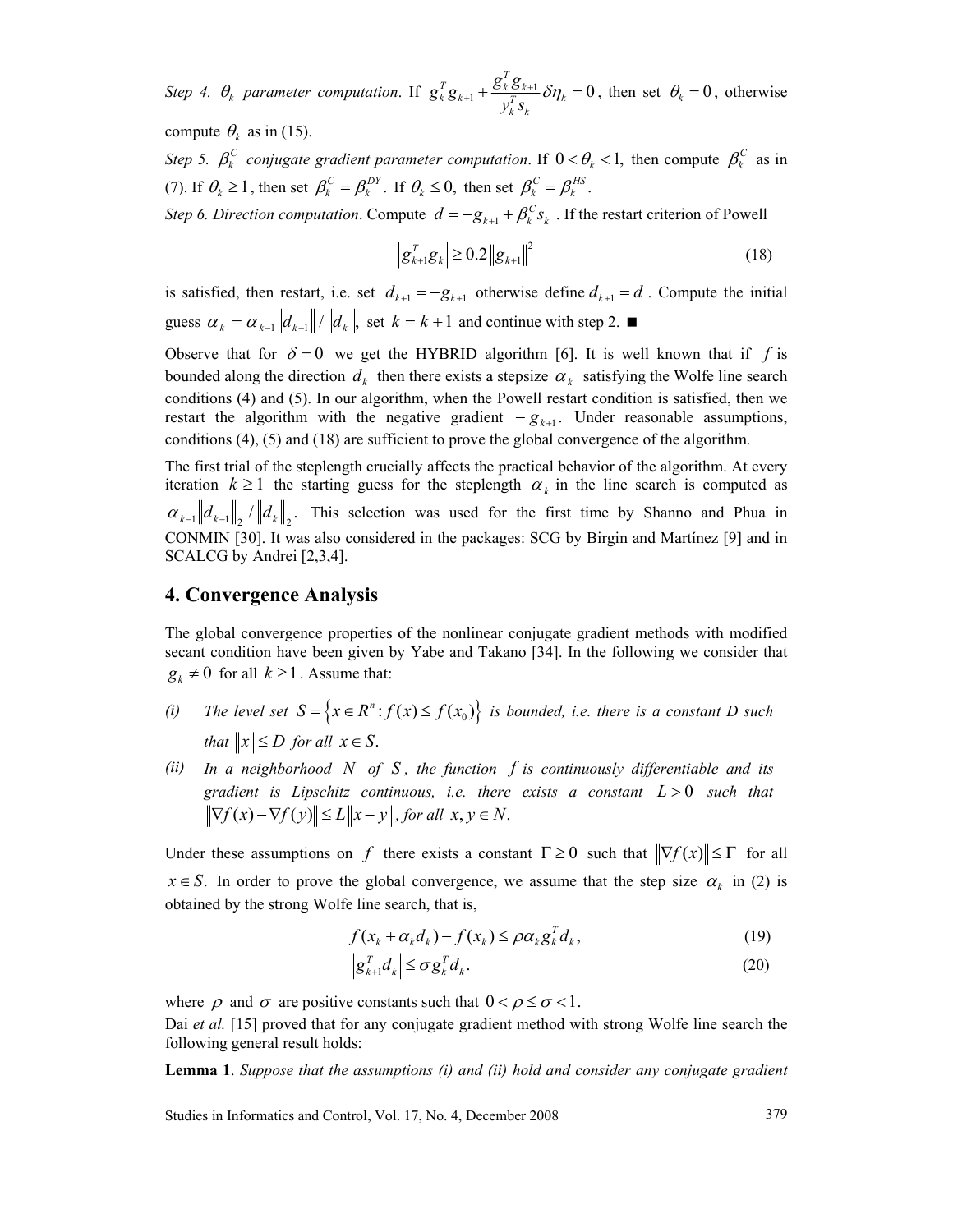*method (2) and (3), where*  $d_k$  *is a descent direction and*  $\alpha_k$  *is obtained by the strong Wolfe line search (19) and (20). If*

$$
\sum_{k\geq 1} \frac{1}{\left\|d_k\right\|^2} = \infty \,,\tag{21}
$$

*then* 

$$
\liminf_{k \to \infty} \|g_k\| = 0. \quad \blacksquare \tag{22}
$$

To prove the global convergence of the algorithm we need the following estimates. By the mean value theorem we have:

$$
\eta_{k} = 6(f_{k} - f_{k+1}) + 3(g_{k} + g_{k+1})^{T} s_{k}
$$
\n
$$
= 6\nabla f(\xi_{k})^{T} (x_{k} - x_{k+1}) + 3(\nabla f(x_{k}) + \nabla f(x_{k+1}))^{T} s_{k}
$$
\n
$$
= -3\nabla f(\xi_{k})^{T} s_{k} - 3\nabla f(\xi_{k})^{T} s_{k} + 3\nabla f(x_{k})^{T} s_{k} + 3\nabla f(x_{k+1})^{T} s_{k}
$$
\n
$$
= 3(\nabla f(x_{k}) - \nabla f(\xi_{k}) + \nabla f(x_{k+1}) - \nabla f(\xi_{k}))^{T} s_{k},
$$

where  $\xi_k = \tau x_k + (1 - \tau) x_{k+1}$  and  $\tau \in (0,1)$ . From the Lipschitz continuity we have:

$$
\begin{aligned} |\eta_k| &\le 3\left(\|\nabla f(x_k) - \nabla f(\xi_k)\| + \|\nabla f(x_{k+1}) - \nabla f(\xi_k)\| \right) \|s_k\| \\ &\le 3\left( L \|x_k - \xi_k\| + L \|x_{k+1} - \xi_k\| \right) \|s_k\| \\ &= 3\left( L(1-\tau) \|x_k - x_{k+1}\| + L\tau \|x_{k+1} - x_k\| \right) \|s_k\| \\ &= 3L(1-\tau) \|s_k\|^2 + 3L\tau \|s_k\|^2 = 3L \|s_k\|^2. \end{aligned} \tag{23}
$$

On the other hand

$$
\left| y_k^T s_k + \delta \eta_k \right| \le \left| y_k^T s_k \right| + \delta \left| \eta_k \right| \le \left\| y_k \right\| \left\| s_k \right\| + \delta \left| \eta_k \right| \le L \left\| s_k \right\|^2 + 3\delta L \left\| s_k \right\|^2 = L(1 + 3\delta) \left\| s_k \right\|^2.
$$
\n(24)

*Global convergence for uniformly convex functions.* Suppose that  $0 < \theta_k < 1$ . For uniformly convex functions which satisfy the above assumptions *(i)* and *(ii)* we can prove that the norm of  $d_{k+1}$  generated by (8) and (15) is bounded above. Thus, by Lemma 1 we can prove the global convergence of the algorithm.

As we know, if f is a uniformly convex function, then there exists a constant  $\mu > 0$  such that

$$
(\nabla f(x) - \nabla f(y))^T (x - y) \ge \mu \|x - y\|^2, \text{ for any } x, y \in S. \tag{25}
$$

Equivalently, this can be expressed as

$$
f(x) \ge f(y) + \nabla f(y)^{T} (x - y) + \frac{\mu}{2} ||x - y||^{2}, \text{ for any } x, y \in S.
$$
 (26)

From (25) and (26) it follows that

 $y_k^T s_k \ge \mu \|s_k\|^2$ , (27)

$$
f_k - f_{k+1} \ge -g_{k+1}^T s_k + \frac{\mu}{2} \|s_k\|^2.
$$
 (28)

Obviously, from (27) and (28) we get:

$$
\mu \|s_k\|^2 \le y_k^T s_k \le L \|s_k\|^2, \tag{29}
$$

i.e.  $\mu \leq L$ .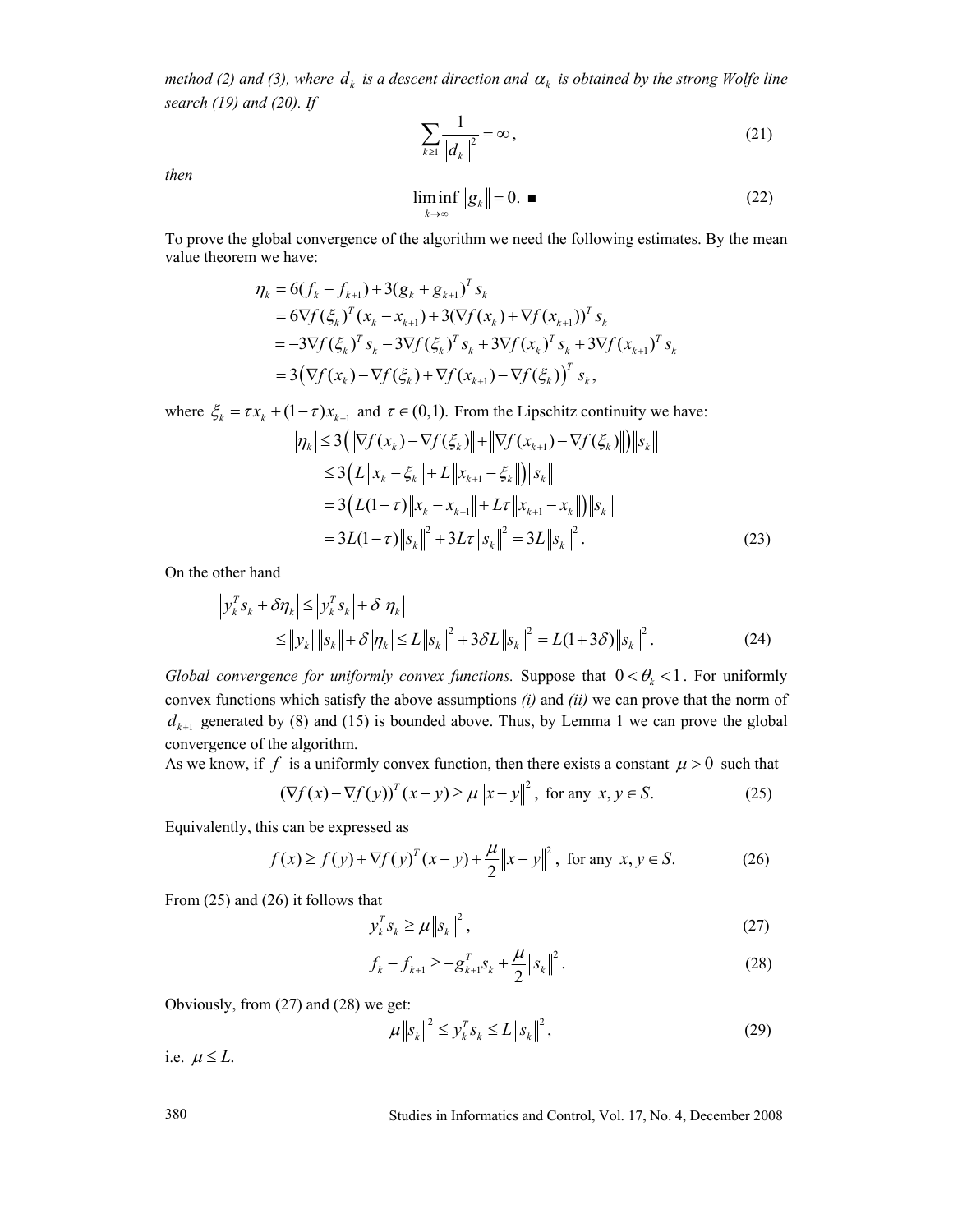**Theorem 1**. *Suppose that the assumptions (i) and (ii) hold and f is a uniformly convex function. Consider the algorithm (2), (8) and (15), where*  $0 < \theta_k < 1$ ,  $d_{k+1}$  *is a descent direction and*  $\alpha_k$  *is obtained by the strong Wolfe line search (19) and (20). If*  $L = \mu$ *, then for any*  $\delta \ge 0$ *the algorithm satisfies*  $\lim_{k\to\infty} g_k = 0$ . If  $L > \mu$ , then for  $0 \le \delta \le L/(3(L-\mu))$  the algorithm *satisfies*  $\lim_{k \to \infty} g_k = 0$ .

*Proof.* Using the above relations (28) and (29) we have

$$
y_k^T s_k + \delta \eta_k = y_k^T s_k + 6 \delta (f_k - f_{k+1}) + 3 \delta (g_k + g_{k+1})^T s_k
$$
  
\n
$$
\ge y_k^T s_k + 6 \delta (-g_{k+1}^T s_k + \frac{\mu}{2} ||s_k||^2) + 3 \delta (g_k + g_{k+1})^T s_k
$$
  
\n
$$
= y_k^T s_k - 6 \delta g_{k+1}^T s_k + 3 \delta \mu ||s_k||^2 + 3 \delta g_k^T s_k + 3 \delta g_{k+1}^T s_k
$$
  
\n
$$
= (1 - 3 \delta) y_k^T s_k + 3 \delta \mu ||s_k||^2 \ge (1 - 3 \delta) y_k^T s_k + \frac{3 \delta \mu}{L} y_k^T s_k
$$
  
\n
$$
= (1 - 3 \delta + \frac{3 \delta \mu}{L}) y_k^T s_k.
$$
 (30)

Now, if  $L = \mu$ , then for all  $\delta \ge 0$ ,  $y_k^T s_k + \delta \eta_k \ge \mu \|s_k\|^2$ , i.e.  $y_k^T s_k + \delta \eta_k \ge m \|s_k\|^2$ , where  $m = \mu$ .

On the other hand, if  $L \geq \mu$ , then for 0  $3(L - \mu)$ *L*  $\delta < \frac{1}{3(L)}$  $\leq \delta < \frac{E}{3(L-\mu)}$ , the coefficient of the right hand side of (30) is positive, that is  $y_k^T s_k + \delta \eta_k \ge (1 - 3\delta + \frac{3\delta\mu}{L})\mu \|s_k\|^2$ , i.e.  $y_k^T s_k + \delta \eta_k \ge m \|s_k\|^2$ , where  $m = (1 - 3\delta + \frac{3\delta\mu}{L})\mu$ .

Now, since  $0 < \theta_k < 1$ , using (15) in (8) after some algebra we have:

$$
||d_{k+1}|| = \left\| -g_{k+1} + \frac{y_k^T g_{k+1}}{y_k^T s_k + \delta \eta_k} s_k - \left( 1 - \frac{\delta \eta_k}{||s_k||^2} \right) \frac{s_k^T g_{k+1}}{y_k^T s_k + \delta \eta_k} s_k \right\|
$$
  

$$
\le ||g_{k+1}|| + \frac{||y_k|| ||g_{k+1}||}{||y_k^T s_k + \delta \eta_k||} ||s_k|| + \left| 1 - \frac{\delta \eta_k}{||s_k||^2} \right| \frac{||s_k|| ||g_{k+1}||}{||y_k^T s_k + \delta \eta_k||} ||s_k||. \tag{31}
$$

But, from (23) it follows that

$$
\left| 1 - \frac{\delta \eta_k}{\left\| s_k \right\|^2} \right| \le 1 + \frac{\delta \left| \eta_k \right|}{\left\| s_k \right\|^2} \le 1 + \frac{\delta 3L \left\| s_k \right\|^2}{\left\| s_k \right\|^2} = 1 + 3\delta L. \tag{32}
$$

From (31), having in view the Lipschitz continuity, (32) and the above estimation on  $y_k^T s_k + \delta \eta_k$  we get:

 $\overline{1}$ 

$$
||d_{k+1}|| \le ||g_{k+1}|| + \frac{L||g_{k+1}||}{m||s_k||^2} ||s_k||^2 + \left|1 - \frac{\delta \eta_k}{||s_k||^2} \right| \frac{||g_{k+1}||}{m||s_k||^2} ||s_k||^2
$$
  

$$
\le ||g_{k+1}|| + \frac{L}{m} ||g_{k+1}|| + \frac{1 + 3\delta L}{m} ||g_{k+1}||
$$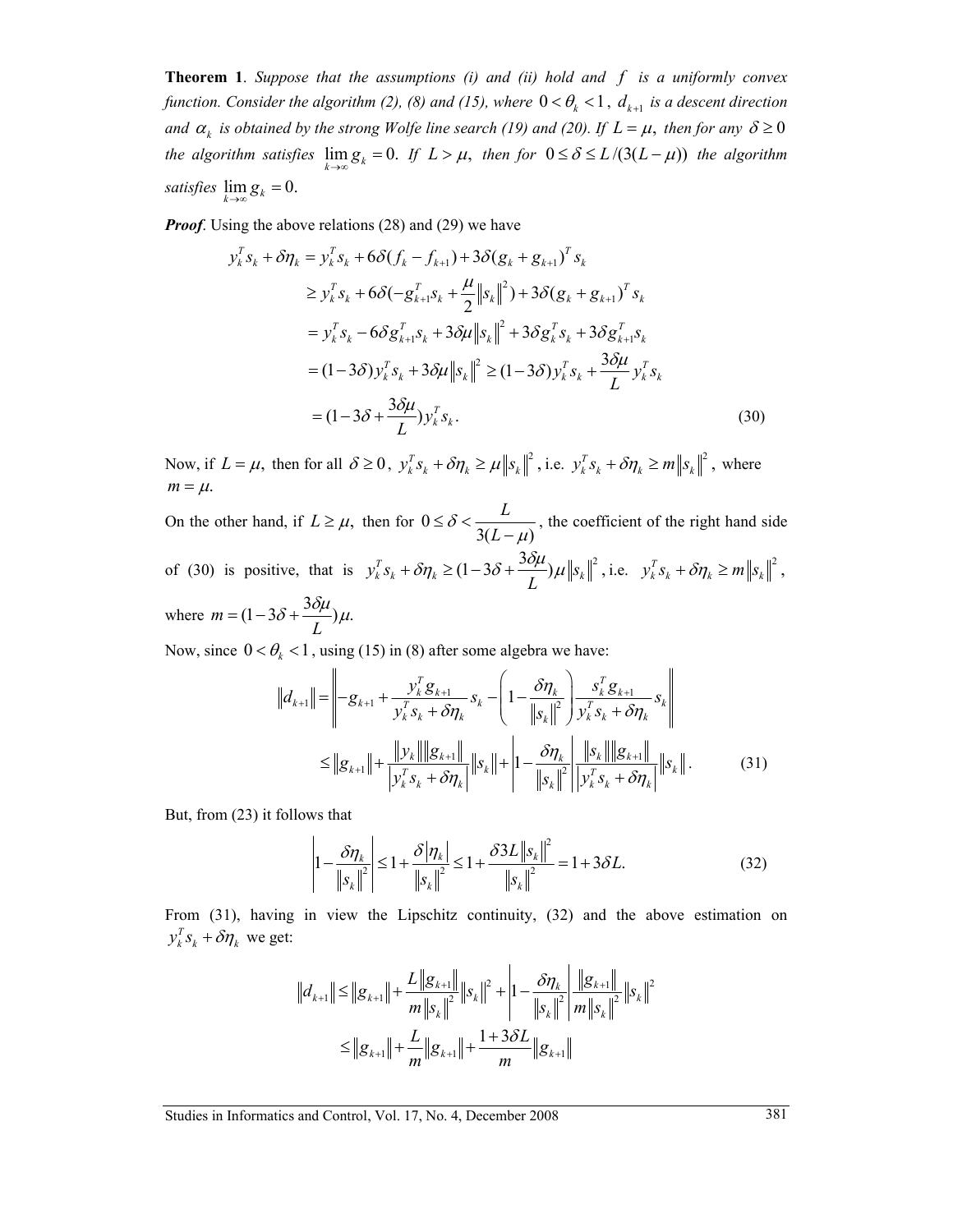$$
\leq (1 + \frac{L}{m} + \frac{1 + 3\delta L}{m})\Gamma.
$$
\n(33)

This relation shows that

$$
\sum_{k\geq 1}\frac{1}{\left\|d_k\right\|^2}\geq \left(\frac{m}{(m+L+1+3\delta L)\Gamma}\right)^2\sum_{k\geq 1}1=\infty.
$$

Therefore, from Lemma 1 we have  $\liminf_{k \to \infty} \|g_k\| = 0$ , *g* →∞  $= 0$ , which for uniformly convex function is equivalent to  $\lim_{k \to \infty} g_k = 0$ .

Observe that for  $L > \mu$ ,  $\frac{L}{2(L)} > \frac{1}{2}$  $3(L - \mu)$  3 *L*  $\frac{L}{L-\mu}$  >  $\frac{1}{3}$ . Theorem 1 says that there is a constant  $\delta > 1/3$  such that for any  $0 \le \delta \le \overline{\delta}$ , we have  $\lim g_k = 0$ .

*Global convergence for general nonlinear functions.* Suppose that  $0 < \theta_k < 1$ . Using (15) in (7) from (6) we get the direction  $d_{k+1}$  as:

$$
d_{k+1} = -g_{k+1} + \left[ \frac{y_k^T g_{k+1}}{y_k^T s_k + \delta \eta_k} - \left( 1 - \frac{\delta \eta_k}{\left\| s_k \right\|^2} \right) \frac{s_k^T g_{k+1}}{y_k^T s_k + \delta \eta_k} \right] s_k. \tag{34}
$$

From (34) we see that if  $0 < \theta_k < 1$ , then

$$
\beta_k^C = \frac{y_k^T g_{k+1}}{y_k^T s_k + \delta \eta_k} - \left(1 - \frac{\delta \eta_k}{\left\|s_k\right\|^2}\right) \frac{s_k^T g_{k+1}}{y_k^T s_k + \delta \eta_k}.
$$
\n(35)

For general nonlinear functions, following the methods of Dai and Liao [12] or that of Yabe and Takano [34], we replace (35) by:

$$
\beta_k^{C+} = \max\left\{\frac{y_k^T g_{k+1}}{y_k^T s_k + \delta \eta_k}, 0\right\} - \left(1 - \frac{\delta \eta_k}{\left\|s_k\right\|^2}\right) \frac{s_k^T g_{k+1}}{y_k^T s_k + \delta \eta_k} \tag{36}
$$

and prove that the corresponding algorithm with strong Wolfe line search is globally convergent. Assume that the direction  $d_{k+1}$  satisfies the descent condition

$$
g_{k+1}^T d_{k+1} \le 0. \tag{37}
$$

To prove the global convergence by contradiction we assume that there is a positive constant  $\gamma$ such that

$$
\|g_k\| \ge \gamma \quad \text{for all} \quad k \ge 0. \tag{38}
$$

Our analysis of (2), (6) and (36) for general nonlinear functions follows the insights developed by Gilbert and Nocedal in their analysis of the PRP+ conjugate gradient scheme [20] or that given by Hager and Zhang of their CG\_DESCENT algorithm [21]. Similar to the approach considered by Yabe and Takano [34] we establish a bound for the change  $w_{k+1} - w_k$  in the normalized direction  $w_k = d_k / ||d_k||$ . This is used to conclude that the gradients cannot be bounded away from zero.

**Lemma 2.** *Suppose that the assumptions (i) and (ii) hold and consider the conjugate gradient algorithm (2), where*  $0 < \theta_k < 1$ , the direction  $d_{k+1}$  given by (6) and (36) satisfies the descent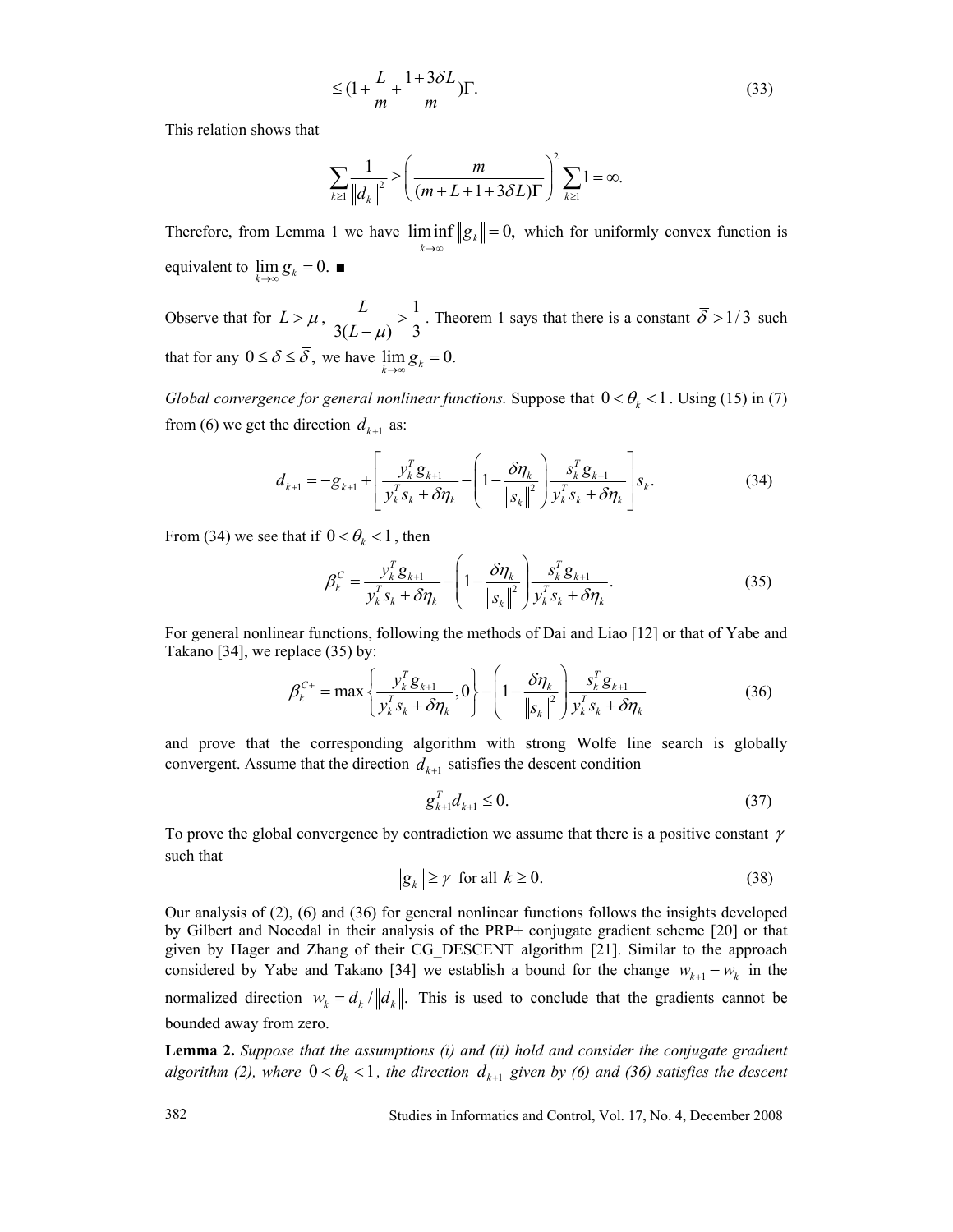*condition (37) and*  $\alpha_k$  *is obtained by the strong Wolfe line search conditions (19) and (20). If (38) holds and* δ *is chosen so that*

$$
0 \le \delta < \frac{1-\sigma}{3(1+\sigma-2\rho)}
$$

*then*  $d_{k+1} \neq 0$  *and* 

$$
\sum_{k\geq 1} \left\| w_{k+1} - w_k \right\|^2 < \infty,\tag{39}
$$

*where*  $w_k = d_k / ||d_k||$ .

*Proof.* The proof is similar to that of Lemma 4 given in Yabe and Takano [34]. Obviously, by (37) we have  $d_k \neq 0$ . Therefore,  $w_k$  is well defined. Now, from (38) and Lemma 1 it follows that

$$
\sum_{k\geq 0}\frac{1}{\left\Vert d_{k}\right\Vert ^{2}}<\infty,
$$

otherwise (22) holds, contradicting (38). In the following we write:

$$
\beta_k^{C+} = \beta_k^{C1} + \beta_k^{C2},
$$
\n(40)

where:

$$
\beta_k^{C1} = \max\left\{\frac{y_k^T g_{k+1}}{y_k^T s_k + \delta \eta_k}, 0\right\},\tag{41}
$$

$$
\beta_k^{C2} = -\left(1 - \frac{\delta \eta_k}{\left\|s_k\right\|^2}\right) \frac{s_k^T g_{k+1}}{y_k^T s_k + \delta \eta_k}.
$$
\n(42)

Define:

$$
v_{k+1} = -g_{k+1} + \beta_k^{C2} s_k, \tag{43}
$$

$$
r_{k+1} = \frac{v_{k+1}}{\|d_{k+1}\|},\tag{44}
$$

$$
\tau_{k+1} = \beta_k^{C1} \frac{\|d_k\|}{\|d_{k+1}\|} \ge 0.
$$
\n(45)

Therefore, we have

$$
w_{k+1} = \frac{d_{k+1}}{\|d_{k+1}\|} = \frac{-g_{k+1} + \beta_k^{C_1} s_k + \beta_k^{C_2} s_k}{\|d_{k+1}\|}
$$
  
= 
$$
\frac{-g_{k+1} + \beta_k^{C_2} s_k}{\|d_{k+1}\|} + \beta_k^{C_1} \frac{\|d_k\|}{\|d_{k+1}\|} \frac{s_k}{\|d_k\|}
$$
  
=  $r_{k+1} + \tau_{k+1} \alpha_k w_k$ .

Now, since  $||w_k|| = ||w_{k+1}|| = 1$ , it follows that

 $\Big\|$ 

$$
\|r_{k+1}\|^2 = \|w_{k+1} - \tau_{k+1}\alpha_k w_k\|^2 = \|w_{k+1}\|^2 - 2\tau_{k+1}\alpha_k w_{k+1}^T w_k + \tau_{k+1}^2 \alpha_k^2 \|w_k\|^2
$$
  
\n
$$
= \|w_k\|^2 - 2\tau_{k+1}\alpha_k w_{k+1}^T w_k + \tau_{k+1}^2 \alpha_k^2 \|w_{k+1}\|^2 = \|\tau_{k+1}\alpha_k w_{k+1} - w_k\|^2.
$$
  
\nTherefore,  
\n
$$
\|r_{k+1}\| = \|w_{k+1} - \tau_{k+1}\alpha_k w_k\| = \|\tau_{k+1}\alpha_k w_{k+1} - w_k\|^2.
$$

Therefore,

$$
\|r_{k+1}\| = \|w_{k+1} - \tau_{k+1}\alpha_k w_k\| = \|\tau_{k+1}\alpha_k w_{k+1} - w_k\|.
$$

Studies in Informatics and Control, Vol. 17, No. 4, December 2008 383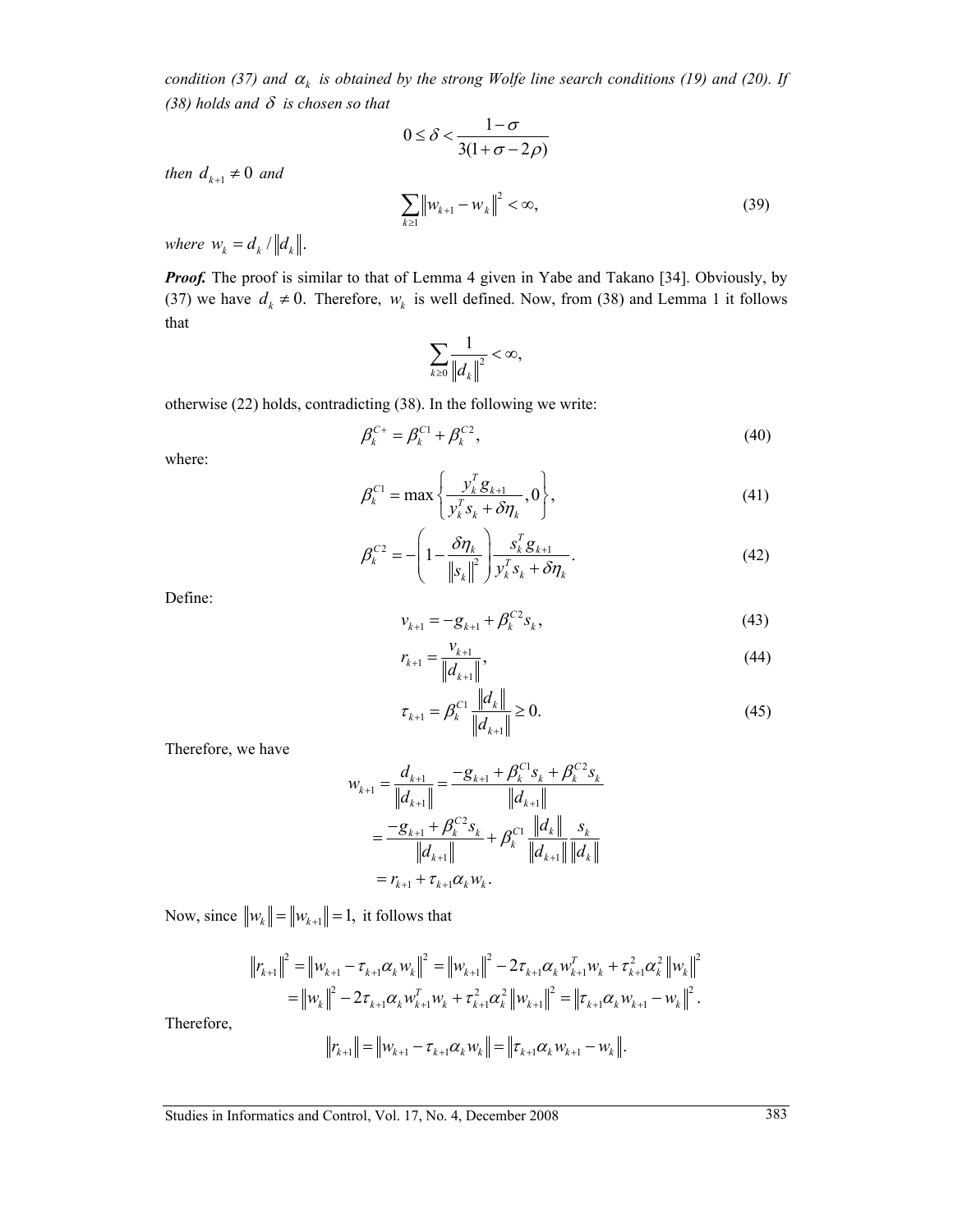Since  $\tau_{k+1} \geq 0$  we get

$$
\|w_{k+1} - w_k\| \le \| (1 + \tau_{k+1} \alpha_k)(w_{k+1} - w_k) \| \n= \|w_{k+1} + \tau_{k+1} \alpha_k w_{k+1} - w_k - \tau_{k+1} \alpha_k w_k \| \n\le \|w_{k+1} - \tau_{k+1} \alpha_k w_k \| + \|\tau_{k+1} \alpha_k w_{k+1} - w_k \| = 2 \|r_{k+1}\|.
$$
\n(46)

Now, we evaluate the quantity  $y_k^T s_k + \delta \eta_k$ . Using the strong Wolfe conditions we have:

$$
y_k^T s_k + \delta \eta_k = y_k^T s_k + 6 \delta (f_k - f_{k+1}) + 3 \delta (g_k + g_{k+1})^T s_k
$$
  
\n
$$
\ge y_k^T s_k - 6 \delta \rho g_k^T s_k + 3 \delta (g_k + g_{k+1})^T s_k
$$
  
\n
$$
= (g_{k+1} - g_k)^T s_k - 6 \delta \rho g_k^T s_k + 3 \delta (g_k + g_{k+1})^T s_k
$$
  
\n
$$
= (1 + 3 \delta) g_{k+1}^T s_k + (3 \delta - 6 \delta \rho - 1) g_k^T s_k
$$
  
\n
$$
\ge (1 + 3 \delta) \sigma g_k^T s_k + (3 \delta - 6 \delta \rho - 1) g_k^T s_k
$$
  
\n
$$
= [3(1 + \sigma - 2\rho) \delta - (1 - \sigma)] g_k^T s_k.
$$
 (47)

We know that  $g_k^T s_k = \alpha_k g_k^T d_k < 0$ . Therefore, if  $0 \le \delta < \frac{1-\sigma}{3(1+\sigma-2\rho)}$ ,  $\sigma$  – 2 $\rho$  $\leq \delta < \frac{1-}{\sqrt{2}}$  $+ \sigma$  then there is a constant  $M > 0$  such that

$$
y_k^T s_k + \delta \eta_k \ge -M g_k^T s_k > 0. \tag{48}
$$

From the definition of  $v_{k+1}$  it follows that

$$
\|v_{k+1}\| = \| -g_{k+1} + \beta_k^{C2} s_k \| \le \|g_{k+1}\| + |\beta_k^{C2}| \|s_k\|
$$
  

$$
= \|g_{k+1}\| + \left|1 - \frac{\delta \eta_k}{\|s_k\|^2} \right| \frac{|s_k^T g_{k+1}|}{|v_k^T s_k + \delta \eta_k|} \|s_k\|
$$
  

$$
\le \|g_{k+1}\| + \left|1 - \frac{\delta \eta_k}{\|s_k\|^2} \frac{\sigma |s_k^T g_k|}{|M| s_k^T g_k} \|s_k\|.
$$

Therefore, using (32) we have

$$
\|v_{k+1}\| \le \|g_{k+1}\| + (1+3L\delta)\frac{\sigma}{M}\|s_k\| \le \Gamma + (1+3L\delta)\frac{\sigma}{M}D. \tag{49}
$$

With the above estimates we get:

$$
\sum_{k\geq 1} ||w_{k+1} - w_k||^2 = \sum_{k\geq 1} 4 ||r_k||^2 = 4 \sum_{k\geq 1} \frac{||v_k||^2}{||d_k||^2}
$$
  

$$
\leq 4 \bigg( \Gamma + (1 + 3L\delta) \frac{\sigma}{M} D \bigg)^2 \sum_{k\geq 1} \frac{1}{||d_k||^2} < \infty,
$$

i.e. (39) holds, which completes the proof. ■

This Lemma shows that asymptotically the search directions generated by the algorithm change slowly. Using Lemma 2 and assuming that  $d_k$  satisfies the sufficient descent condition

$$
\mathbf{g}_k^T \mathbf{d}_k \leq -c \left\| \mathbf{g}_k \right\|^2, \tag{50}
$$

where  $c > 0$  is a constant, we can establish the following lemma showing that  $\beta_k^{C+}$  satisfies a slightly different form of *Property (\*)*. The Property (\*), first derived by Gilbert and Nocedal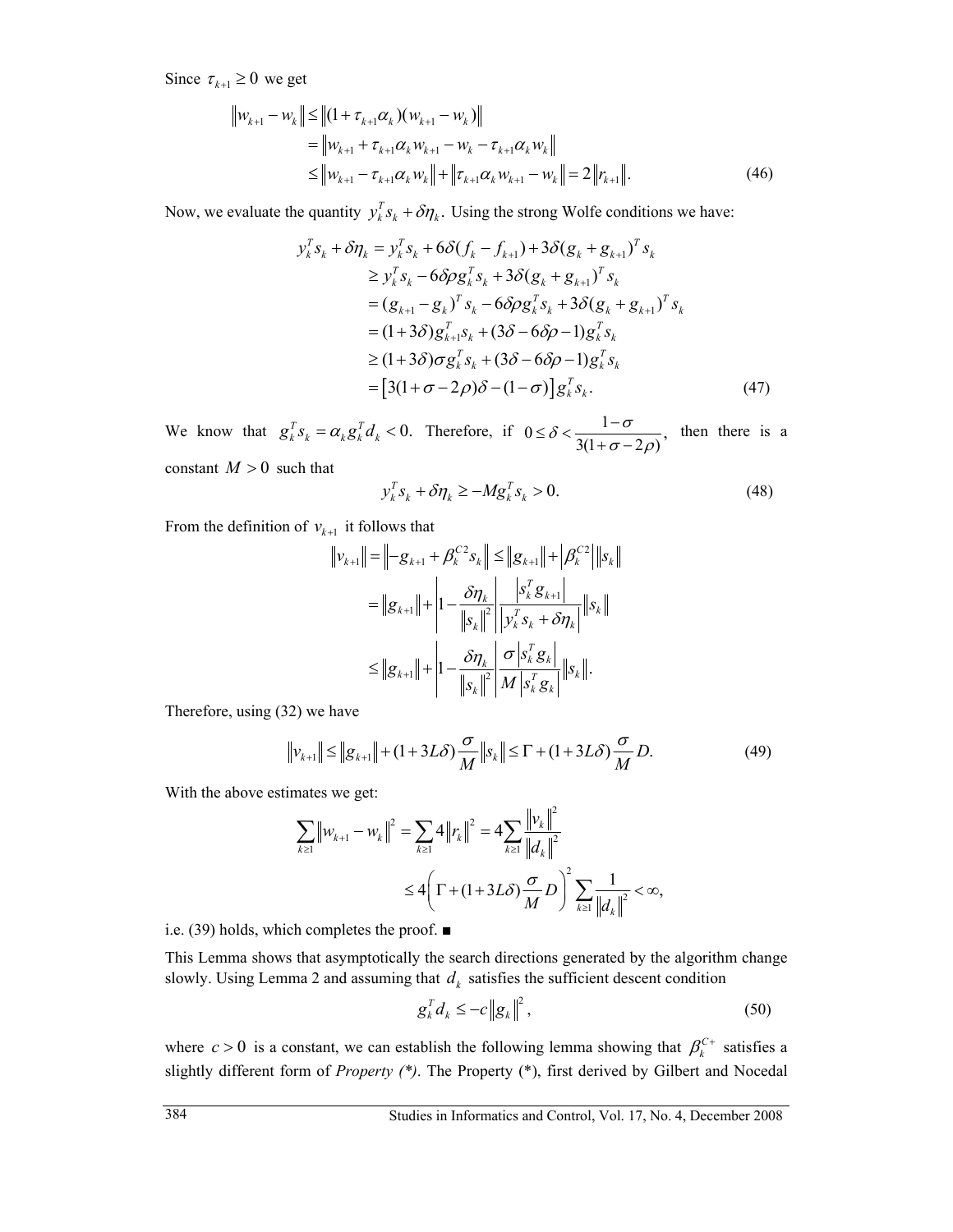[20], shows that  $\beta_k$  in conjugate gradient algorithms will be small when the step  $s_k$  is small. For example,  $\beta_k^{PP}$  has this property, this explaining the efficiency of the PRP conjugate gradient algorithm. Suppose that the step length  $\alpha_k$  obtained by the strong Wolfe conditions (19) and (20) is bounded away from zero, i.e. there is a positive constant  $\omega > 0$  such that  $\alpha_k \geq \omega$ .

**Lemma 3.** *Suppose that the assumptions (i) and (ii) hold and consider the conjugate gradient algorithm (2), where*  $0 < \theta_k < 1$ , the direction  $d_{k+1}$  given by (6) and (36) satisfies the sufficient *descent condition (50) and* <sup>α</sup>*k is obtained by the strong Wolfe line search conditions (19) and* 

*(20)* and  $\alpha_k \ge \omega$ *. If*  $0 \le \delta < \frac{1-\sigma}{3(1+\sigma-2\rho)}$  $\delta$  <  $\frac{1-\sigma}{\sigma}$  $\sigma$  – 2 $\rho$  $\leq \delta < \frac{1-}{\sqrt{2}}$  $+ \sigma$ *then there exist the constants*  $b > 1$  *and*  $\xi > 0$ 

*such that* 

$$
\left|\beta_k^{C+}\right| \le b\tag{51}
$$

*and* 

$$
\|s_k\| \le \xi \Longrightarrow \left|\beta_k^{C+}\right| \le \frac{1}{b} \tag{52}
$$

*for all k*.

*Proof.* From (48) and (38) we get:

$$
y_k^T s_k + \delta \eta_k \ge -M g_k^T s_k \ge M c \omega \|g_k\|^2 \ge M c \omega \gamma^2. \tag{53}
$$

Now, from (36), using (32) we have:

$$
\left| \beta_{k}^{C+} \right| \leq \left| \frac{y_{k}^{T} g_{k+1}}{y_{k}^{T} s_{k} + \delta \eta_{k}} \right| + \left| 1 - \frac{\delta \eta_{k}}{\left| s_{k} \right|^{2}} \right| \frac{s_{k}^{T} g_{k+1}}{y_{k}^{T} s_{k} + \delta \eta_{k}} \right|
$$
  
\n
$$
\leq \frac{\left| y_{k}^{T} g_{k+1} \right| + (1 + 3 \delta L) \left| s_{k}^{T} g_{k+1} \right|}{M c \omega \gamma^{2}}
$$
  
\n
$$
\leq \frac{\left\| y_{k} \right\| \left\| g_{k+1} \right\| + (1 + 3 \delta L) \left\| s_{k} \right\| \left\| g_{k+1} \right\|}{M c \omega \gamma^{2}}
$$
  
\n
$$
\leq \frac{L + 1 + 3 \delta L}{M c \omega \gamma^{2}} \left\| s_{k} \right| \left\| g_{k+1} \right\| \leq \frac{L + 1 + 3 \delta L}{M c \omega \gamma^{2}} DT
$$
  
\n
$$
= \frac{(L + 1 + 3 \delta L) DT}{M c \omega \gamma^{2}} = b.
$$
 (54)

Without loss of generality we can define *b* such that  $b > 1$ . Let us define:

$$
\xi \equiv \left(\frac{Mc\omega\gamma^2}{(L+1+3\delta L)\Gamma}\right)^2 \frac{1}{D}.\tag{55}
$$

Obviously, if  $||s_k|| \leq \xi$ , from the fourth inequality in (54) we have

$$
\left|\beta_{k}^{C+}\right| \leq \frac{(L+1+3\delta L)\Gamma}{Mc\omega\gamma^{2}}\xi = \frac{1}{b}.
$$

Therefore, for *b* and  $\xi$  defined in (54) and (55) respectively, (51) and (52) hold. ■

The Property (\*) presented in Lemma 3 can be used to show that if the gradients are bounded away from zero and (51) and (52) hold, then a finite number of steps  $s_k$  cannot be too small. Therefore, the algorithm makes a rapid progress to the optimum. Indeed, for  $\lambda > 0$  and a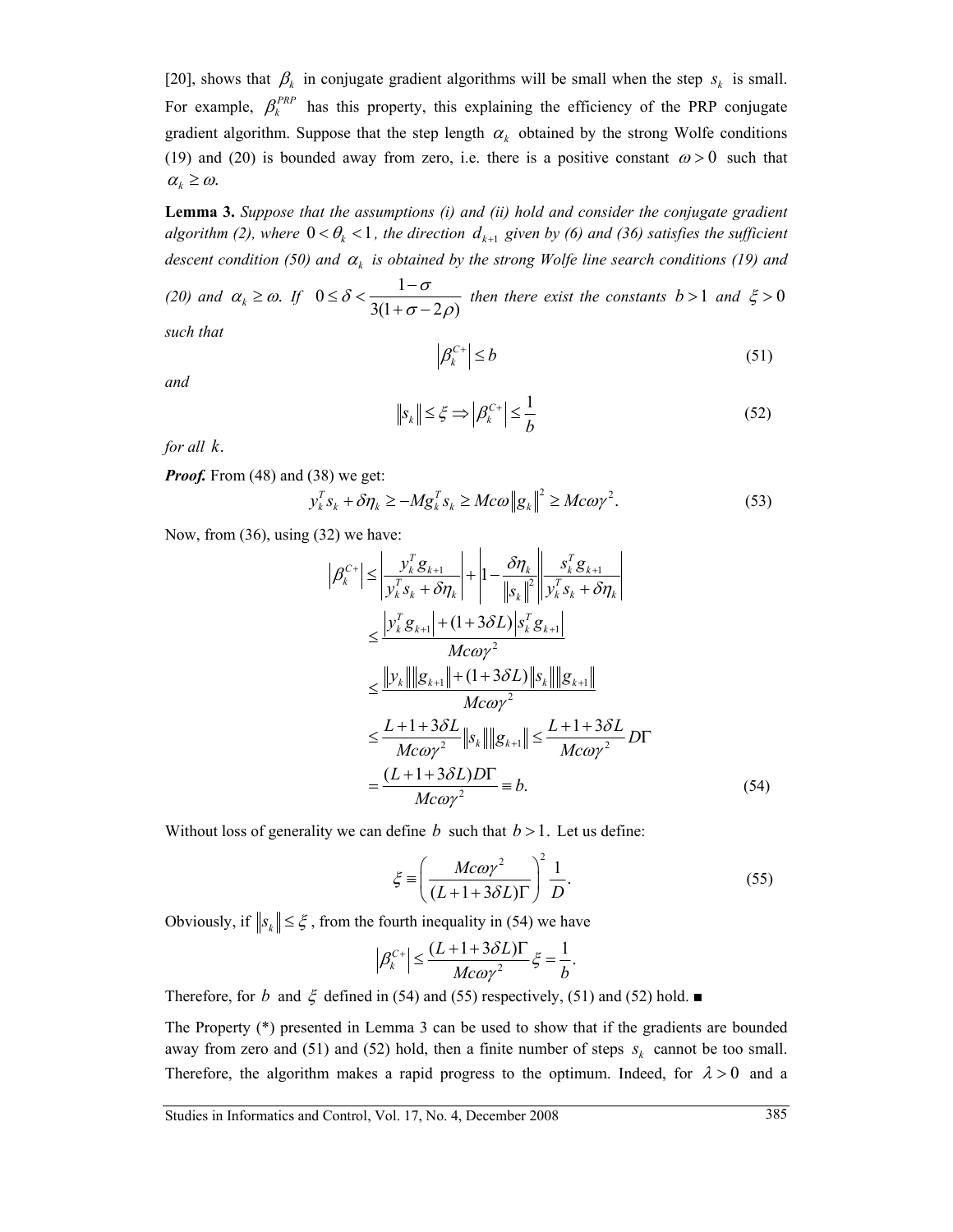positive integer  $\Delta$  let us define the set of indices:

$$
K_{k,\Delta}^{\lambda} = \left\{ i \in \mathbb{N}^* : k \leq i \leq k + \Delta - 1, \left\| s_{i-1} \right\| > \lambda \right\},\
$$

where  $N^*$  is the set of positive integers. The following Lemma is similar to Lemma 3.5 in [12] and to Lemma 4.2 in [20].

**Lemma 4.** *Suppose that all the assumptions of Lemma 3 are satisfied. Then there is a*  $\lambda > 0$ *such that for any*  $\Delta \in N^*$  *and any index*  $k_0$ , *there is an index*  $k \geq k_0$  *such that*  $\left|K_{k,\Delta}^{\lambda}\right| > \Delta/2$ .

Using Lemma 2 and Lemma 4 we can prove the global convergence theorem for method (2), (6) and (36). The theorem is similar to Theorem 3.6 in Dai and Liao [12] or to Theorem 3.2 in Hager and Zhang [21] and the proof is omitted here.

**Theorem 2.** *Suppose that the assumptions (i) and (ii) hold and consider the conjugate gradient algorithm (2), where*  $0 < \theta_k < 1$ , the direction  $d_{k+1}$  given by (6) and (36) satisfies the sufficient

*descent condition (50) and* <sup>α</sup>*k is obtained by the strong Wolfe line search conditions (19) and* 

(20). If 
$$
0 \le \delta < \frac{1-\sigma}{3(1+\sigma-2\rho)}
$$
 then  $\liminf_{k\to\infty} ||g_k|| = 0$ .

Since  $\rho$  and  $\sigma$  are given in the Wolfe line search conditions, it follows that the upper bound of  $\delta$  established in the Theorem 2 is smaller than 1/3. Although we were able to prove the global convergence of the hybrid computational scheme  $(2)$ ,  $(6)$  and  $(36)$ , however, its computational performances are very close to those of the HYBRIDM variant. Therefore, in the next section we present only the results obtained with the HYBRIDM algorithm.

#### **5. Numerical Experiments**

In this section we present the computational performance of a Fortran implementation of the HYBRIDM algorithm on a set of 750 unconstrained optimization test problems. They are the unconstrained problems in the CUTE [10] library, along with other large-scale optimization problems presented in [1]. We selected 75 large-scale unconstrained optimization problems in extended or generalized form. Each problem is tested 10 times for a gradually increasing number of variables:  $n = 1000, 2000, \ldots, 10000$ . At the same time we present comparisons with other conjugate gradient algorithms, including the performance profiles of Dolan and Moré [17]. All algorithms implement the Wolfe line search conditions with  $\rho = 0.0001$  and  $\sigma = 0.9$ . The same stopping criterion  $||g_k||_{\infty} \le 10^{-6}$  is used, where  $||\cdot||_{\infty}$  is the maximum absolute component of a vector, and  $\delta = 1$ . The comparisons of algorithms are given in the following context. Let  $f_i^{ALG1}$  and  $f_i^{ALG2}$  be the optimal value found by ALG1 and ALG2, for problem  $i = 1, ..., 750$ , respectively. We say that in the particular problem *i* the performance of ALG1 was better than the performance of ALG2 if:

$$
\left| f_i^{\text{ALG1}} - f_i^{\text{ALG2}} \right| < 10^{-3} \tag{56}
$$

and the number of iterations, or the number of function-gradient evaluations, or the CPU time of ALG1 was less than the number of iterations, or the number of function-gradient evaluations, or the CPU time corresponding to ALG2, respectively. In this numerical study we declare that a method solved a particular problem if the final point obtained had the lowest functional value among the tested methods (up to  $10^{-3}$  tolerance as it was specified in (56)). Clearly, this criterion is acceptable for users who are interested in minimizing functions and not in finding critical points.

All codes are written in double precision Fortran and compiled with f77 (default compiler settings) on an Intel Pentium 4, 1.8GHz workstation. All these codes are authored by Andrei.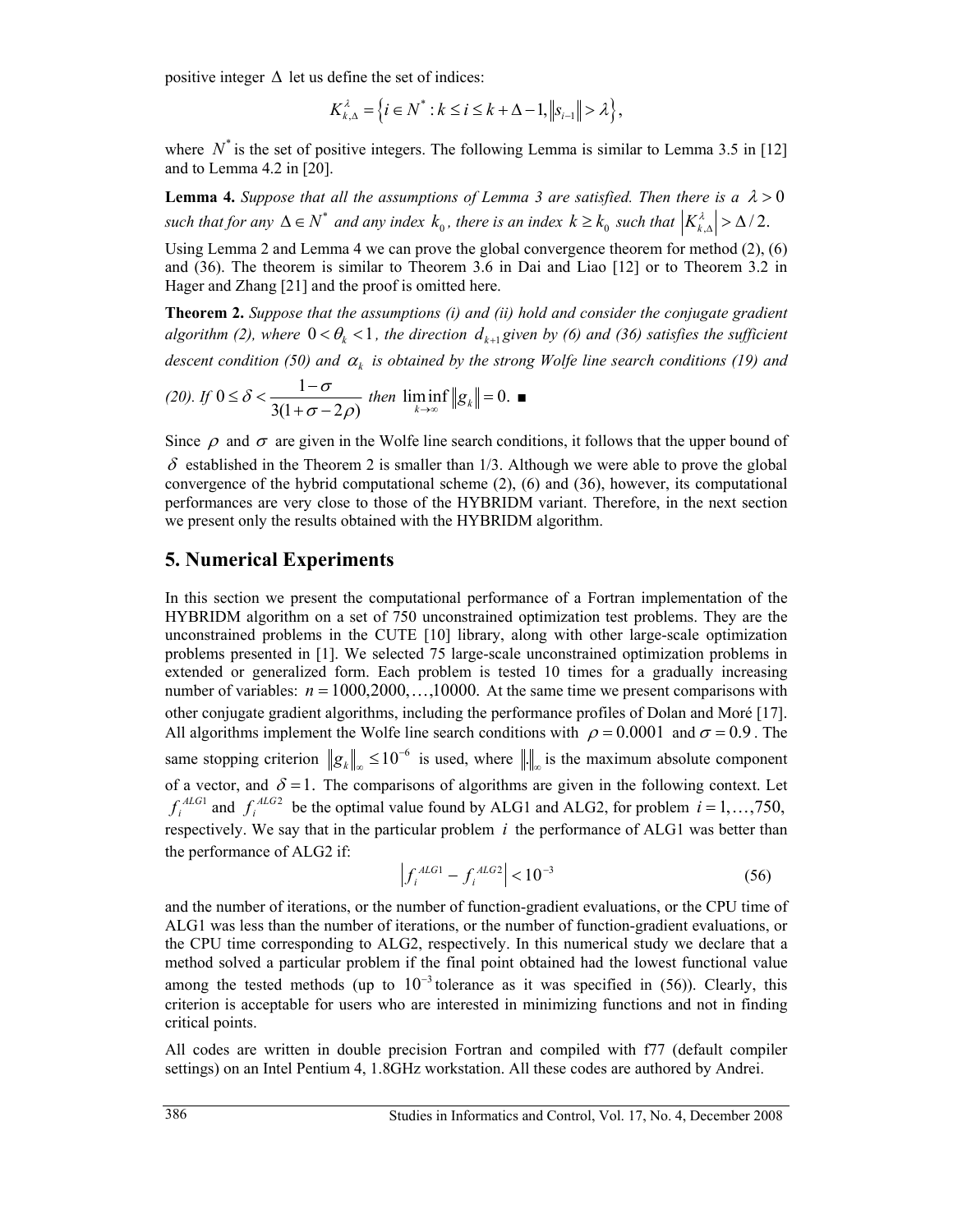In the first set of numerical experiments we compare the performance of HYBRIDM with the HYBRID conjugate gradient algorithm presented in [6]. Figure 1 presents the Dolan and Moré CPU performance profiles of HYBRIDM versus HYBRID. When comparing HYBRIDM with HYBRID (Figure 1) subject to the CPU time metric we see that HYBRIDM is top performer, i.e. the convex combination of HS and DY as expressed in (7) and (15) is more successful and more robust than the same convex combination using (10). Observe that out of 750 problems used in this numerical experiment only 727 satisfy (56). The percentage of the test problems for which a method is the fastest is given on the left axis of the plot. The right side of the plot gives the percentage of the test problems that were successfully solved by the HYBRID and HYBRIDM algorithms, respectively. Mainly, the right side is a measure of the robustness of an algorithm. Observe that the modified secant condition (13) is effective and gives a better approximation of  $s_k^T \nabla^2 f(x_{k+1}) s_k$  by  $s_k^T \hat{y}_k$  than the one given by  $s_k^T y_k$ .



**Figure 1.** Performance based on CPU time. HYBRIDM versus HYBRID.

Table 2 presents the total number of iterations (#iter), the total number of function and gradient evaluations (#fg) and the total CPU time (seconds) for solving this set of 727 problems.

|            | <b>HYBRID</b> | <b>HYBRIDM</b> |
|------------|---------------|----------------|
| #iter      | 242948        | 236020         |
| #fg        | 1688489       | 1374097        |
| <b>CPU</b> | 767.41        | 726.02         |

| Table 2. Global performances |
|------------------------------|
|------------------------------|

Beside, we noticed that in contrast to the HYBRID algorithm which prefers to use the convex combination of HS and DY, HYBRIDM for the most of the iterations uses HS.

The second set of numerical experiments refers to the comparisons of HYBRIDM with the HS and the DY algorithms, respectively. Figures 2 and 3 present the Dolan and Moré CPU performance profiles of these algorithms.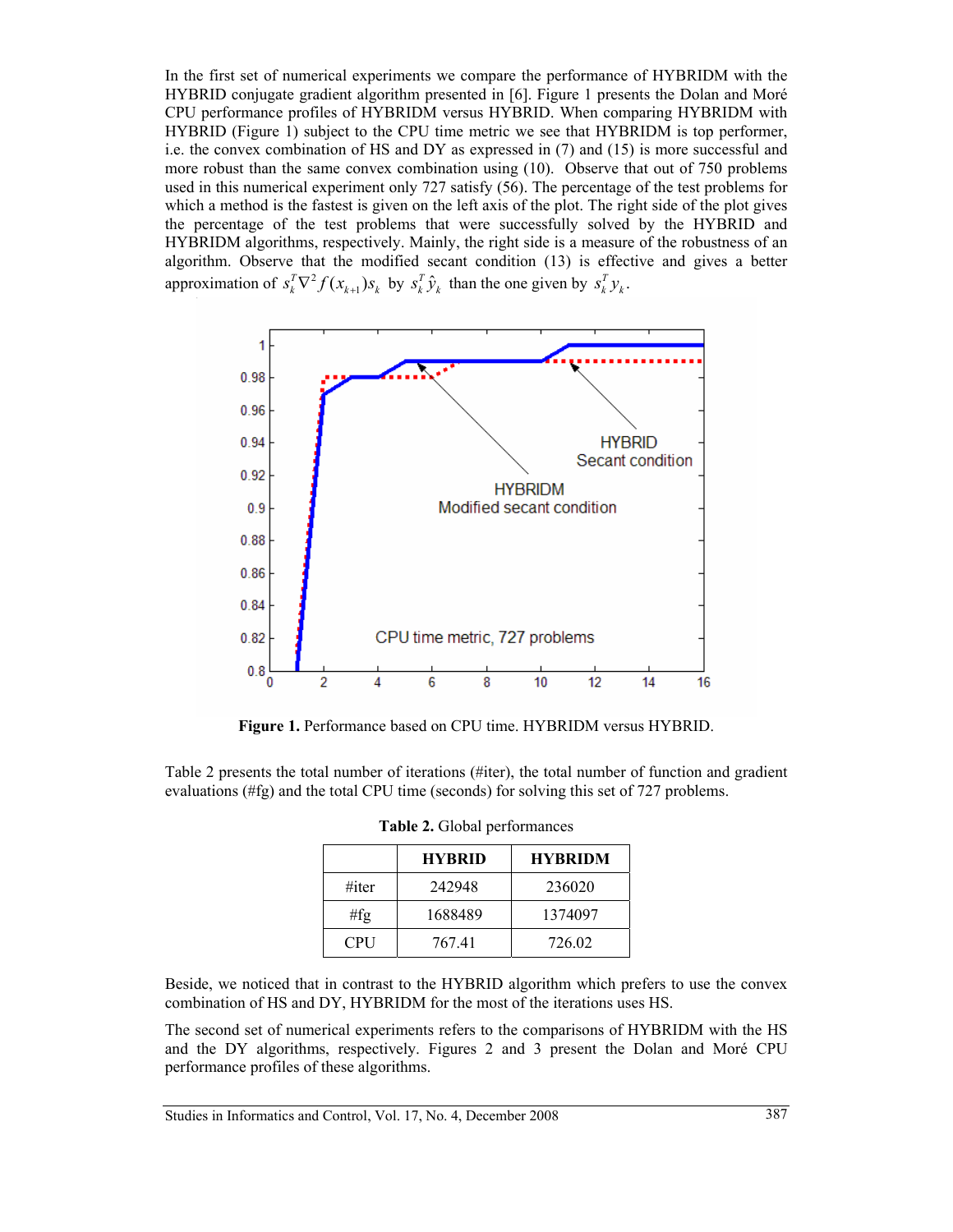

**Figure 2.** Performance based on CPU time. HYBRIDM versus Hestenes-Stiefel (HS).



**Figure 3.** Performance based on CPU time. HYBRIDM versus Dai-Yuan (DY).

From the Figures above we see that HYBRIDM is again top performer. Since these codes use the same Wolfe line search and the same stopping criterion, they differ in their choice of the search direction. Hence, among the hybrid conjugate gradient algorithms HYBRIDM appears to generate the best search direction.

In the third set of numerical experiments we compare HYBRIDM with the hybrid variants of Dai and Yuan conjugate gradient algorithm hDY and hDYz, as in Figures 4 and 5 respectively.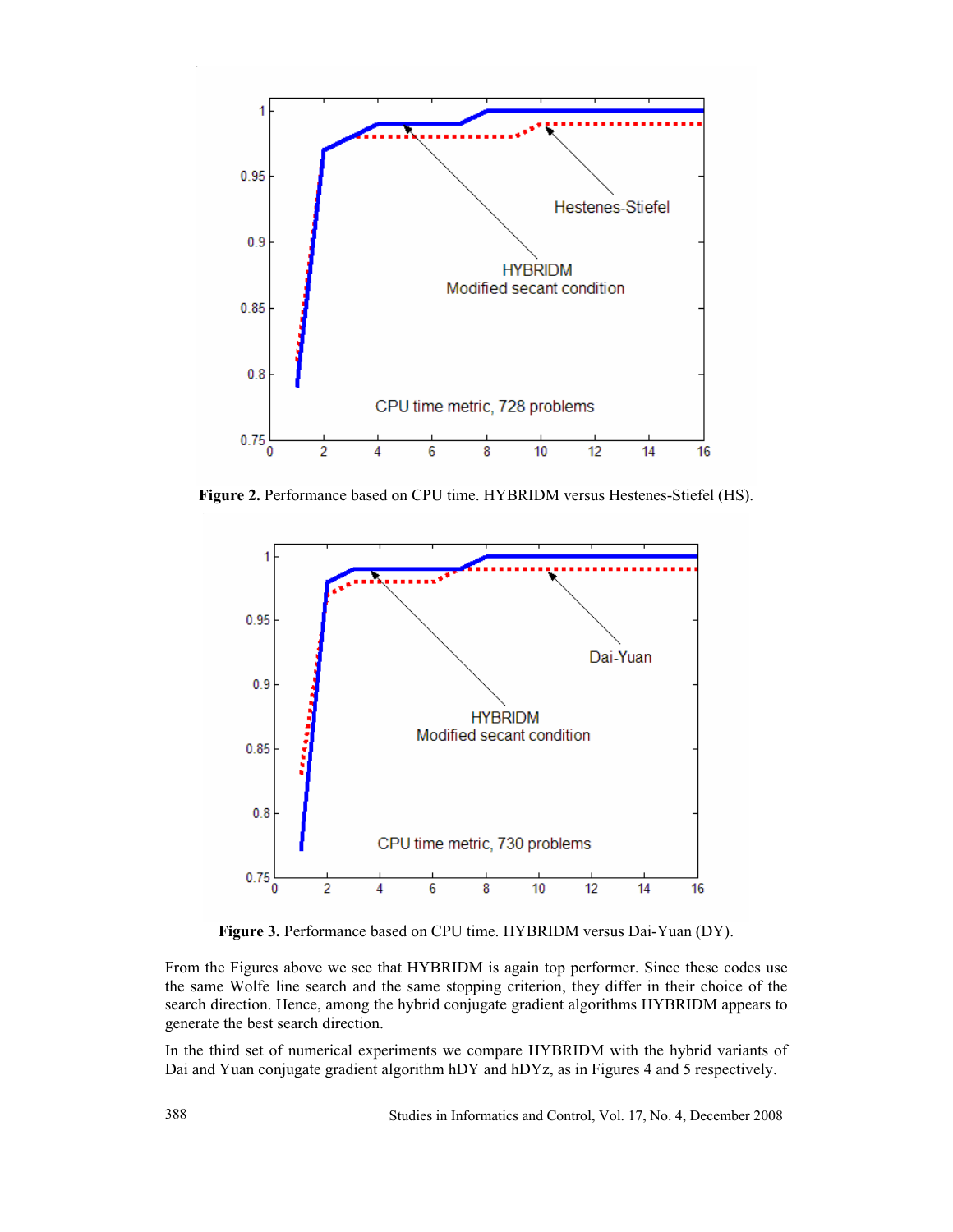

**Figure 4.** Performance based on CPU time. HYBRIDM versus hybrid Dai-Yuan (hDY).



**Figure 5.** Performance based on CPU time. HYBRIDM versus hybrid Dai-Yuan zero (hDYz).

Observe that HYBRIDM is top performer among these conjugate gradient algorithms. In the forth set of numerical experiments we compare HYBRIDM with SCALCG [2,3,4] as in Figure 6.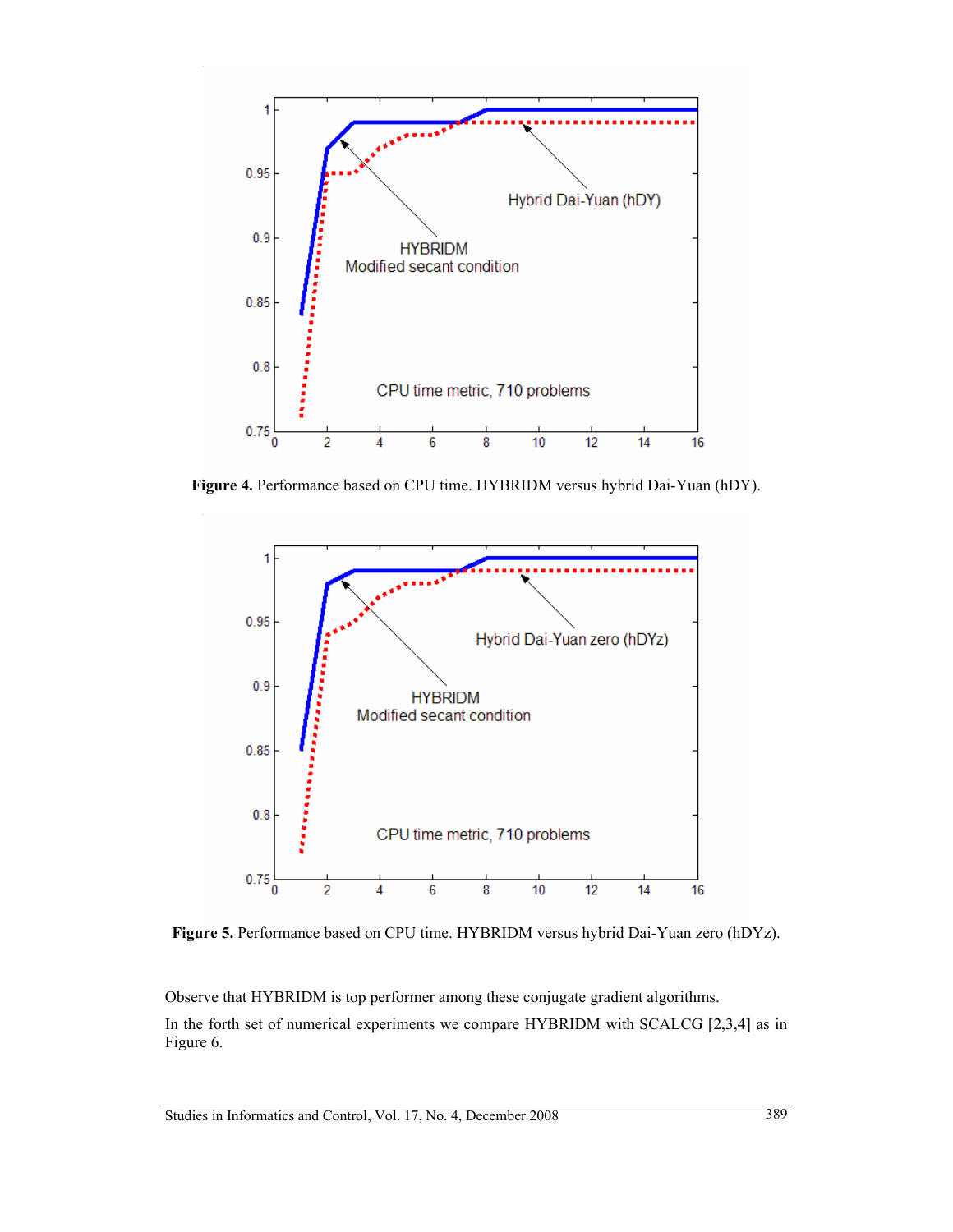

**Figure 6.** Performance based on CPU time. HYBRIDM versus SCALCG (θ spectral, Powell restart).

Observe that SCALCG using a BFGS preconditioned conjugate gradient algorithm is better than HYBRIDM.

In all our numerical experiments we have considered  $\delta = 1$ . However, the upper bound obtained in Theorem 1 for uniformly convex functions or that obtained in Theorem 2 for general nonlinear functions does not necessarily contain this value for  $\delta$ . Therefore, further theoretical investigations must be done in order to get the optimal value for  $\delta$ .

## **6. Conclusion**

A large variety of conjugate gradient algorithms is well known. In this paper we have presented a new hybrid conjugate gradient algorithm in which the parameter  $\beta_k$  is computed as a convex combination of  $\beta_k^{HS}$  and  $\beta_k^{DY}$ . The parameter in convex combination is computed in such a way so that the direction corresponding to this algorithm to be the Newton direction. Using the modified secant condition we get an algorithm which proved to be more efficient than the algorithm based on secant condition. For uniformly convex function our algorithm is globally convergent. For general nonlinear functions we proved the global convergence of a variant of the algorithm using the strong Wolfe line search.

The performance profile of our algorithm was higher than those of the well established conjugate gradient algorithms HS and DY and also of the hybrid variants hDY and hDYz, for a set of 750 unconstrained optimization problems. Additionally the proposed hybrid conjugate gradient algorithm is more robust than the HS and DY conjugate gradient algorithms.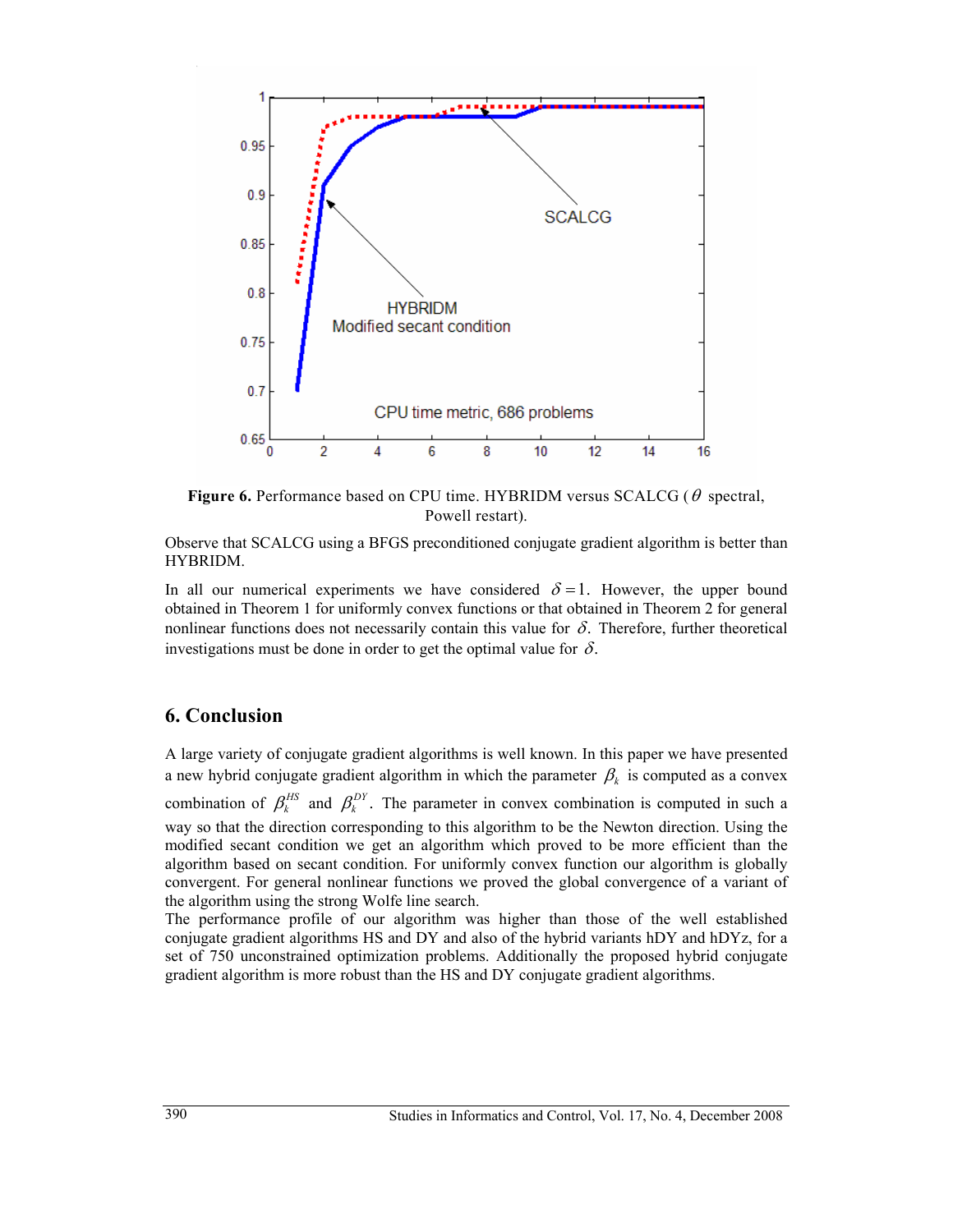### **REFERENCES**

- 1. ANDREI, N., **An unconstrained optimization test functions collection**, Advanced Modeling and Optimization, 10 (2008), pp.147-161.
- 2. ANDREI, N., **Scaled conjugate gradient algorithms for unconstrained optimization,**  Computational Optimization and Applications, 38 (2007), pp. 401-416.
- 3. ANDREI, N., **Scaled memoryless BFGS preconditioned conjugate gradient algorithm for unconstrained optimization***,* Optimization Methods and Software, 22(2007), pp. 561-571.
- 4. ANDREI, N., **A scaled BFGS preconditioned conjugate gradient algorithm for unconstrained optimization,** Applied Mathematics Letters, 20 (2007), pp. 645-650.
- 5. ANDREI, N., **Numerical comparison of conjugate gradient algorithms for unconstrained optimization,** Studies in Informatics and Control, 16 (2007), pp. 333-352.
- 6. ANDREI, N., **Another hybrid conjugate gradient algorithm for unconstrained optimization,** Numerical Algorithms, 47 (2008), pp. 143-156.
- 7. ANDREI, N., **A hybrid conjugate gradient algorithm for unconstrained optimization. JOTA, Accepted.**
- 8. ANDREI, N., **New hybrid conjugate gradient algorithms as a convex combination of PRP and DY for unconstrained optimization,** ICI Technical Report, October 1, 2007.
- 9. BIRGIN, E. and J.M. MARTÍNEZ, **A spectral conjugate gradient method for unconstrained optimization,** Applied Math. and Optimization, 43, 2001, pp. 117-128.
- 10. BONGARTZ, I., A.R. CONN, N.I.M. GOULD, and P.L. TOINT, **CUTE: constrained and unconstrained testing environments**, ACM Trans. Math. Software, 21, 1995, pp. 123-160.
- 11. DAI, Y.H., **New properties of a nonlinear conjugate gradient method,** Numer. Math., 89 (2001), pp. 83-98.
- 12. DAI, Y.H. and L.Z. LIAO, **New conjugacy conditions and related nonlinear conjugate gradient methods,** Appl. Math. Optim., 43 (2001), pp. 87-101.
- 13. DAI, Y.H., and Y. YUAN, **A nonlinear conjugate gradient method with a strong global convergence property**, SIAM J. Optim., 10 (1999), pp. 177-182.
- 14. DAI, Y.H., and Y. YUAN, **An efficient hybrid conjugate gradient method for unconstrained optimization,** Ann. Oper. Res., 103 (2001), pp. 33-47.
- 15. DAI, Y.H., J.Y. HAN, G.H. LIU, D.F. SUN, X. YIN, and Y. YUAN, **Convergence properties of nonlinear conjugate gradient methods,** SIAM Journal on Optimization 10 (1999), pp. 348-358.
- 16. DANIEL, J.W., **The conjugate gradient method for linear and nonlinear operator equations,** SIAM J. Numer. Anal., 4 (1967), pp. 10-26.
- 17. DOLAN, E.D., and J.J. MORÉ, **Benchmarking optimization software with performance profiles,** Math. Programming, 91 (2002), pp. 201-213.